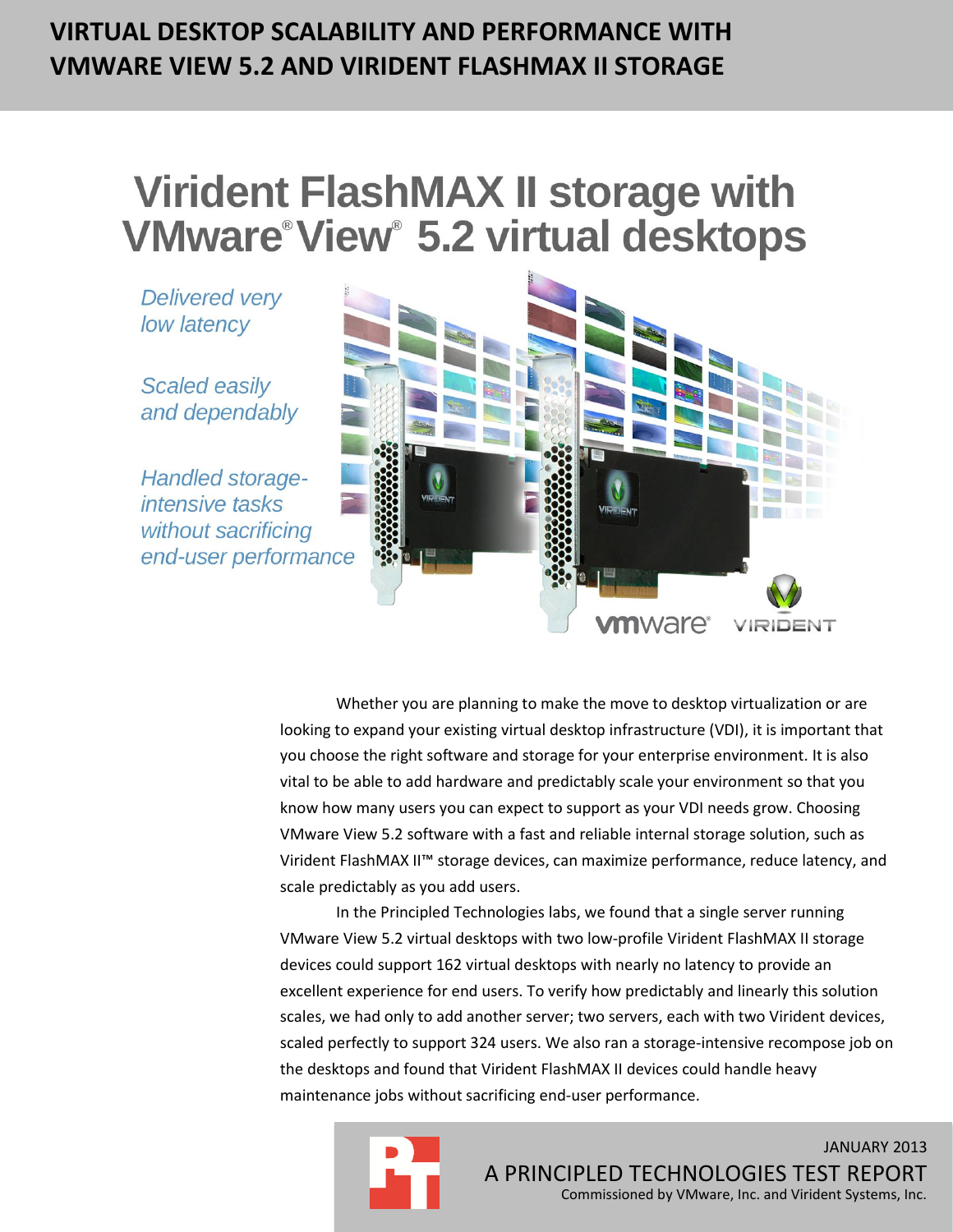## **MANY USERS, VERY LOW LATENCY, AND PREDICTABLE SCALABILITY**

The success of a virtual desktop environment is dependent on the number of enterprise users your solution supports, the performance and response times it provides for your users, and the ability to predict the number of users you can expect to support when you scale your hardware. The storage solution that you use can have a significant effect on these factors.

We configured a server with two Virident FlashMAX II storage devices, an internal, PCIe, Flash-based storage solution to see how many VMware View 5.2 virtual desktops the solution could support. We used a tool (Login VSI 3.6) to create workloads that mimic the activity of typical office users completing moderate workloads, and then determined how many virtual sessions, reported as the VSImax, that the solution could handle simultaneously, while still offering a satisfactory user experience.

We used the Login VSI Medium workload to generate a reproducible, real-world test case that simulated the execution of various applications including Microsoft® Internet Explorer®, Adobe® Flash® video, and Microsoft Office applications.

We configured Login VSI to run the Medium workload against a pool of virtual desktops and set up the test to incrementally log users into virtual desktop sessions over a 45-minute period. Login VSI measures the total response time of all the applications from each session and calculates the VSI Index by taking the average response times and dropping the highest and lowest 2 percent.

To test for scalability, we added an identical server with two Virident FlashMAX II devices and measured the maximum supported users. The second server supported 162 additional virtual desktops.

We then ran an I/O intensive maintenance task, recomposing half of a server's virtual desktops while the others continued to run simulated user workloads in order to determine the impact of heavy I/O on VDI performance. Continue reading for our findings. For information about the server we used for testing, se[e Appendix A.](#page-7-0) For complete details on how we tested, see [Appendix B.](#page-9-0) For CPU utilization throughout our testing, se[e Appendix C.](#page-25-0)

## **Need double the performance? Double your servers and storage.**

As Figure 1 shows, a single server with two Virident FlashMAX II storage cards was able to support 162 VMware View 5.2 virtual desktop users without reaching VSImax. VSImax represents the maximum user capacity at which performance did not degrade; therefore, not reaching VSImax is a positive indicator that response time remained satisfactory. In our tests, the processor was the bottleneck that prevented the server and storage solution from hosting more desktops (see  $\Delta p$  pendix  $\epsilon$  for details).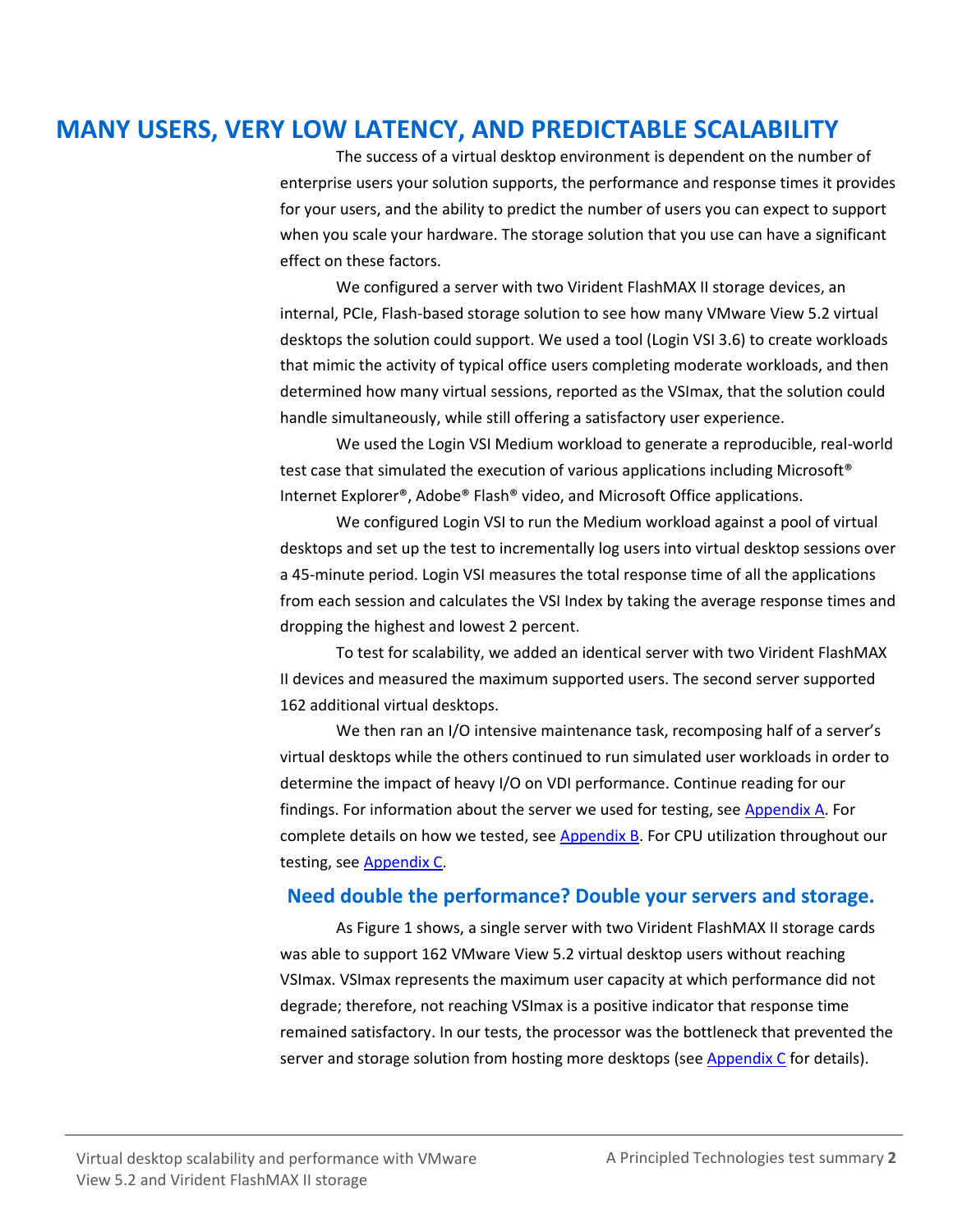

If you want to expand your virtual desktop infrastructure, it's important to know how your solution scales. When we added a second identical host server, the two-server solution running on Virident FlashMAX II storage cards was able to double exactly the VMware View 5.2 desktops of the single-server tests, for a total of 324 virtual desktop users (see Figure 2). The predictable scalability of the Virident FlashMAX II storage card solution makes it easy to plan and expand your VDI capacity as your needs grow.



Figure 3 shows the datastore latency throughout our test with one server using two Virident FlashMAX II devices. Throughout the test, the storage had a very low latency, or response time, which translated to a better experience for users. Because latency did not approach the response time threshold, we can be sure that the high performance of the storage did not limit the number of virtual desktop sessions the server supported.



**Figure 2: Two servers each with two Virident FlashMAX II storage cards supported 324 VMware View 5.2 virtual desktops.**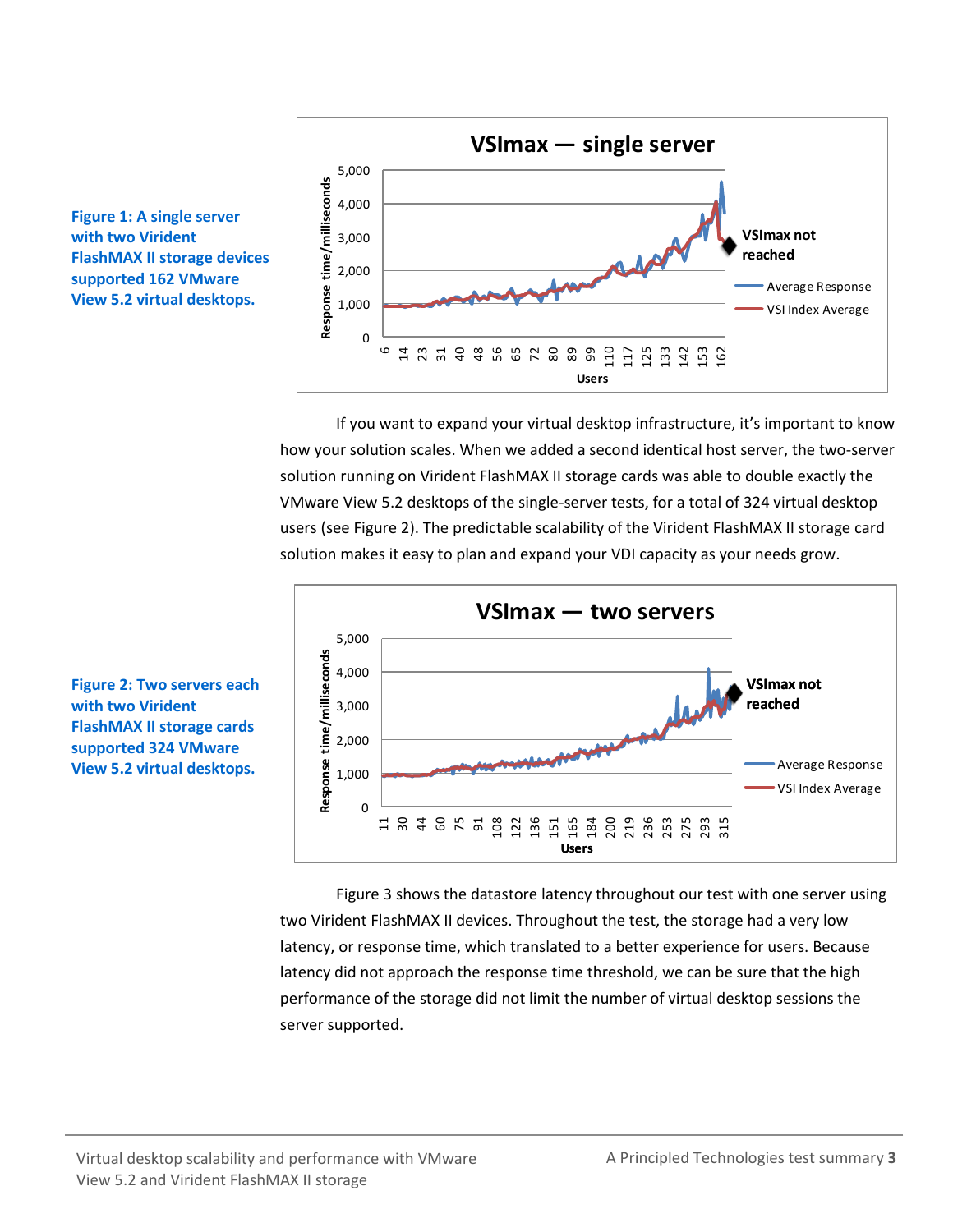

Figure 4 shows the datastore latency throughout our test with two servers each with two Virident FlashMAX II cards. As in the single-server test, the cards performed with very low latency, which shows that the storage performance did not max out and was not the bottleneck for hosting more users.



**Figure 3: Storage latency throughout our test for VMware View 5.2 desktops on one server with two Virident FlashMAX II storage devices.**

**Figure 4: Storage latency throughout our test for VMware View 5.2 desktops on two servers each with two Virident FlashMAX II storage devices.**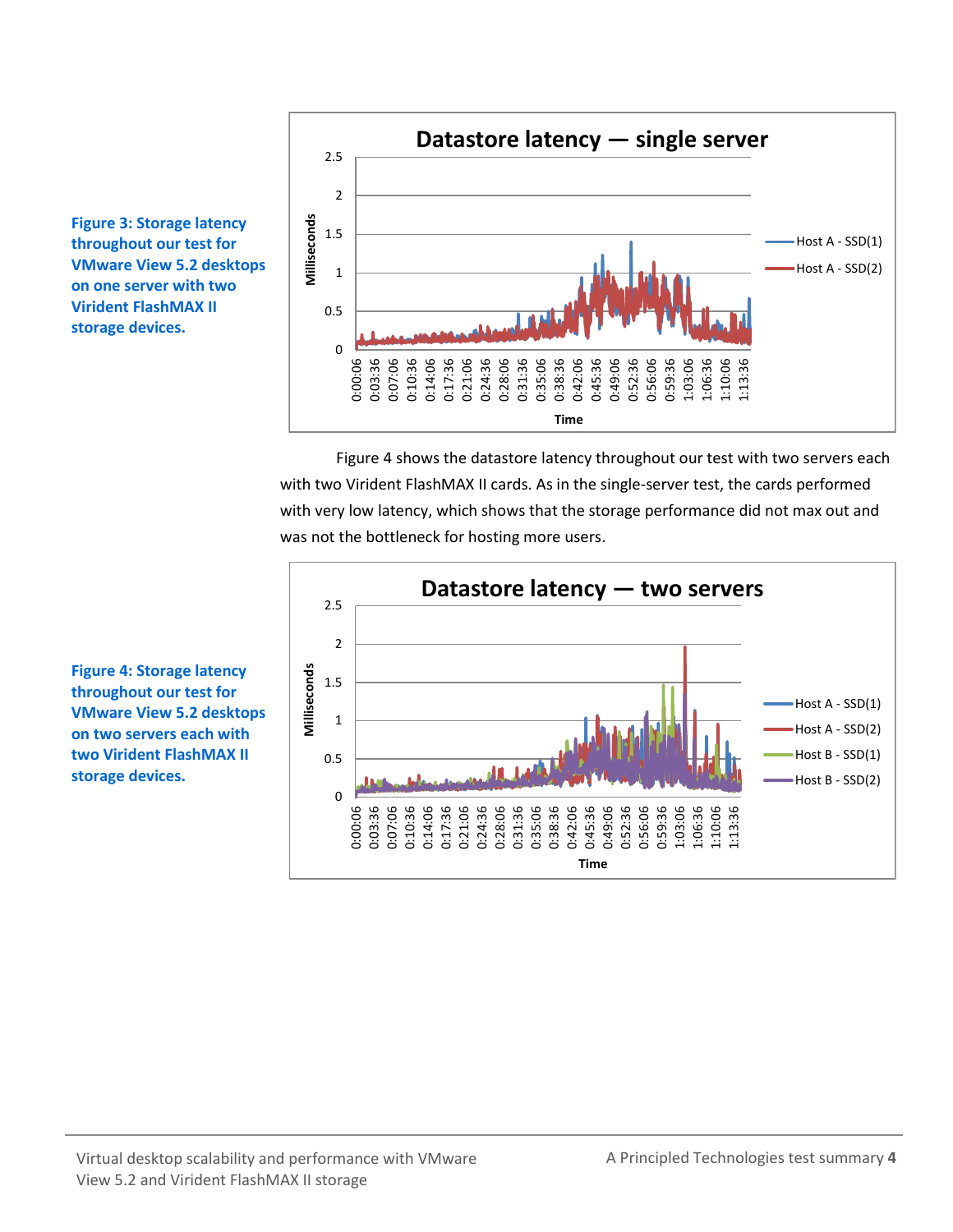## **RECOMPOSE DESKTOPS WITHOUT SACRIFICING PERFORMANCE**

If your solution isn't up to the task of running a virtual desktop environment, heavy maintenance tasks can grind performance to a halt. From time to time, administrators may need to recompose desktops so that they can install new applications or update existing ones, patch operating systems, or change hardware settings. To determine how our test solution could handle such a job, we split the 162 virtual desktops from a single server into two equal pools and ran an I/O-intensive recompose on one pool of 81 desktops, leaving the other desktops live for users to continue work.

As Figure 5 shows, the Virident FlashMAX II storage devices were able to handle the heavy I/O demand, and performance for the desktops didn't suffer from the maintenance task. The response time for the 81 desktops remained well below the threshold of acceptable performance, and the solution did not reach VSImax.



**Figure 5: Response times for the 81 active desktops while recomposing the remaining desktops.**

> Figure 6 shows the datastore latency throughout our desktop recomposition test, which remained extremely low, indicating excellent user response times for the active virtual desktops running the simulated workloads.



**Figure 6: Storage latency while recomposing desktops.**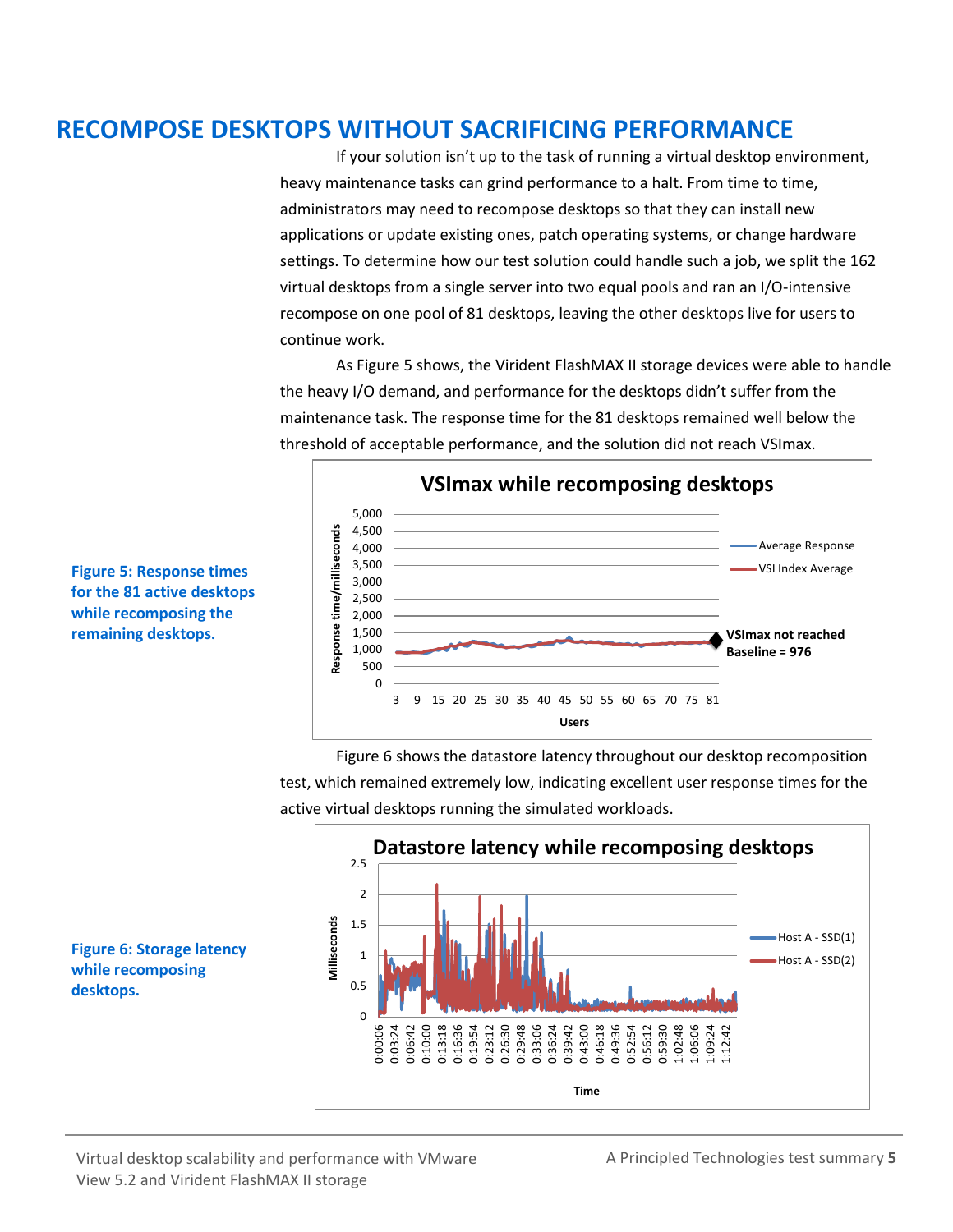## **WHAT WE TESTED**

### **About Virident FlashMAX II storage devices**

According to Virident, Virident FlashMAX II is an internal storage-class memory solution that combines specialized software and hardware to deliver memory-class performance while delivering storage-class capacity, with sustained and predictable performance capabilities. By using Flash media instead of the traditional moving parts of hard drives, FlashMAX II storage maximizes storage performance. FlashMAX II uses Virident Flash-management with Adaptive Scheduling (vFAS™) to optimize access for increased performance and to ensure applications continuously receive a steady stream of data. The small footprint storage comes in a half-height, half-length PCIe card form factor, and connects via PCI Express 2.0 x8.

Virident FlashMAX II is a VMware Ready storage solution, which means that VMware considers the storage optimized for VMware vSphere and VMware View. For more information on Virident FlashMAX II storage, visit [http://www.virident.com/products/flashmax/.](http://www.virident.com/products/flashmax/)

### **About VMware View 5.2**

View 5.2 is the latest desktop virtualization software from VMware. VMware designed its View desktop virtualization software to simplify IT management of virtual desktops from within the cloud. A centralized interface allows administrators to manage upwards of tens of thousands of end-users. An administrator can easily manage settings such as policy enforcement, performance monitoring, connection brokering, and provisioning, to name a few. The result includes improved security, less costly management, and faster provisioning and maintenance of desktop images and applications. The end-user enjoys easier access to his or her View desktop from a variety of locations, less downtime, a customizable desktop, and robust multimedia capabilities.

VMware View 5 introduces View Persona Management™, a technology they designed to preserve and dynamically synchronize user desktops. According to VMware, Persona Management simplifies how administrators handle user profiles by allowing them to manage user profiles completely from within View, and by minimizing the time it takes to log in and out of desktops. Furthermore, VMware View allows you to maintain persistent desktops, where user documents are on a separate disk so users feel like they are logging onto the same PC each day, or non-persistent desktops, where user changes don't stick, or a mix of the two to address the needs of users in your organization.

To learn more about VMware View 5.2, visit [http://www.vmware.com/products/view/overview.html.](http://www.vmware.com/products/view/overview.html)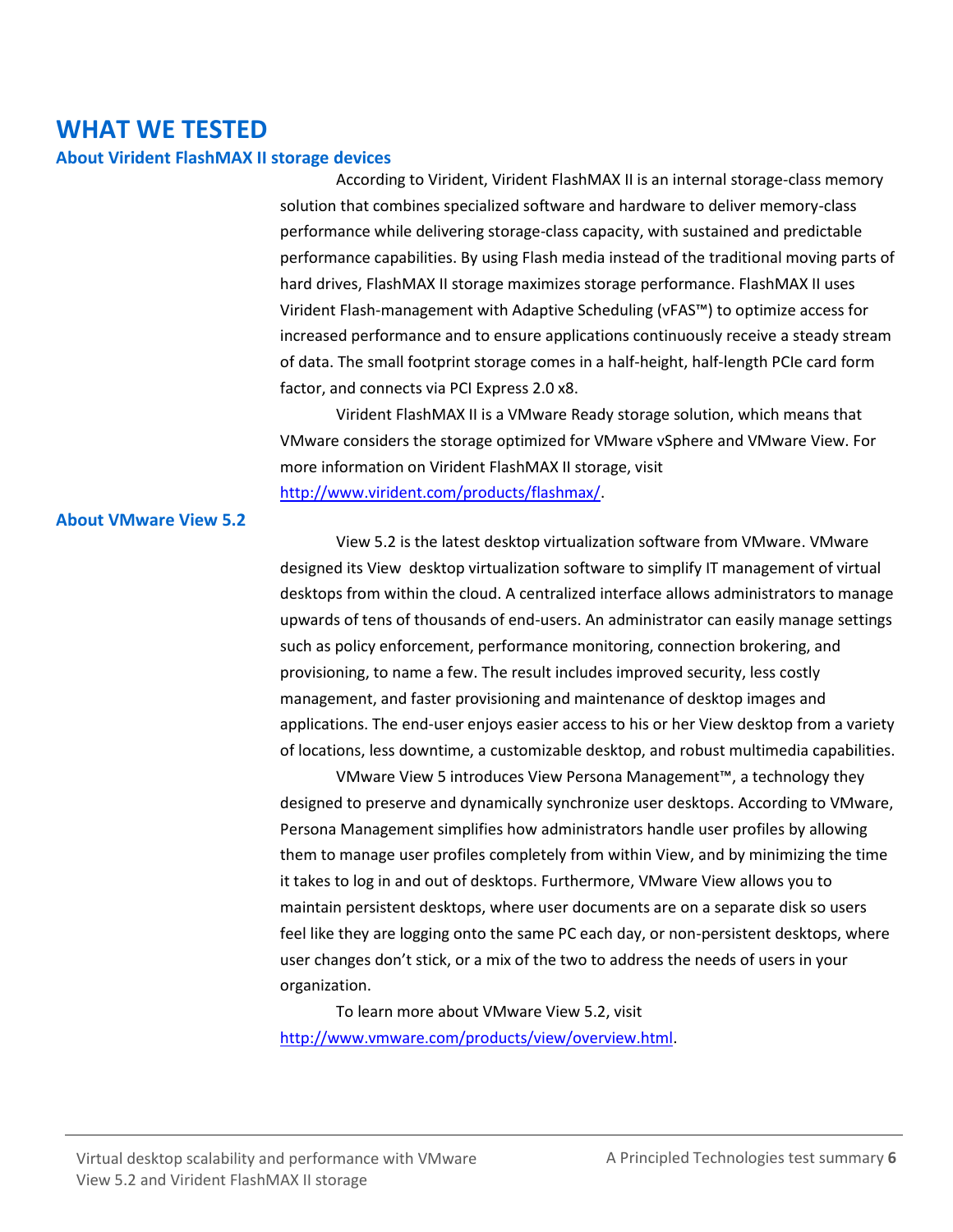### **About Login VSI 3.6**

Login Virtual Session Indexer (Login VSI) 3.6 is a tool that assesses the virtual desktop performance, capacity, and scalability of a server. After all desktops are idle, Login VSI incrementally logs users into virtual desktop sessions and begins workloads on each. Login VSI measures the total response times of seven typical office operations from each session and calculates the VSI Index Average by taking the average response times and dropping the highest and lowest 2 percent. The average response time of the first 15 session determines a baseline; the VSImax is baseline x 125% +3000ms.

As more sessions begin to consume system resources, response times degrade and the VSI index increases until it is above the Dynamic VSImax. When this condition is met, the benchmark records a Login VSImax, which is the maximum number of sessions that the platform can support.

The newest version of Login VSI, Login VSI 3.6, includes client side performance testing that test character response, large text response, mouse-click feedback, and image quality and loading times on clients to ensure good end-user performance.

For more information about Login VSI 3.6, see

[http://www.loginvsi.com/product-overview.](http://www.loginvsi.com/product-overview)

## **CONCLUSION**

The software and storage you choose for desktop virtualization can make all the difference in your enterprise environment. Choosing high-performance, low-latency storage that can support a high number of users and deliver predictable scalability—all with a small footprint—can help ensure the success of your deployment.

In our tests, a single server with Virident FlashMAX II storage devices was able to support 162 VMware View 5.2 virtual desktops while delivering low latency for maximum performance and an optimized user experience. The solution scaled predictably—we had only to add another server with FlashMAX II storage to double the VDI users to 324. The VMware View 5.2 and Virident FlashMAX II storage solution also handled heavy I/O performance without impacting user performance – when we recomposed half of a server's virtual desktops, the other half ran with excellent response times and performance.

These factors make Virident FlashMAX II storage cards an excellent choice for your VMware View VDI environment.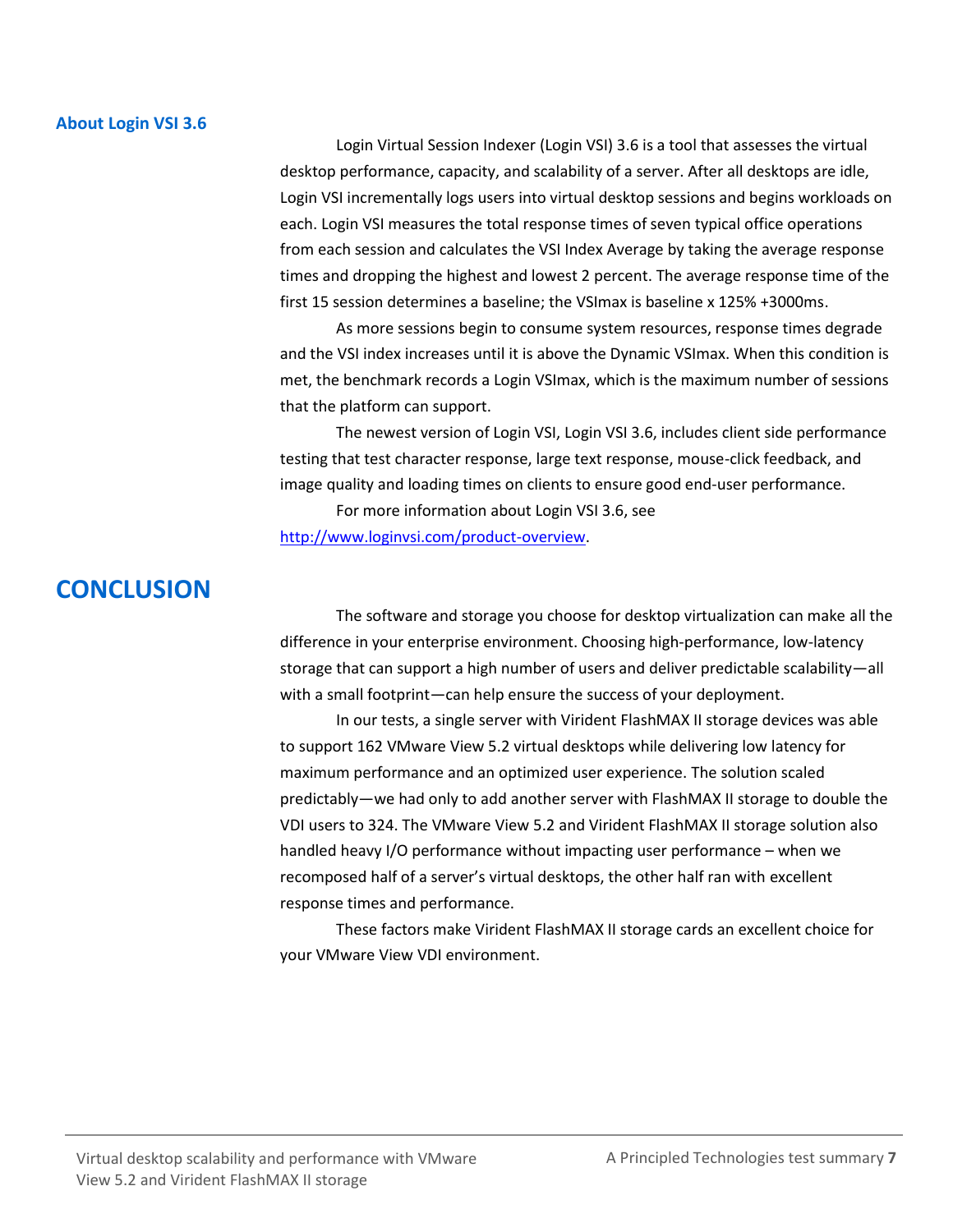## <span id="page-7-0"></span>**APPENDIX A – SYSTEM CONFIGURATION INFORMATION**

Figure 7 provides configuration information about the server we used in our tests.

| <b>System</b>                         | <b>HP ProLiant DL380p Gen8</b> |  |  |  |
|---------------------------------------|--------------------------------|--|--|--|
| General                               |                                |  |  |  |
| Number of processor packages          | $\overline{2}$                 |  |  |  |
| Number of cores per processor         | 8                              |  |  |  |
| Number of hardware threads per core   | $\overline{2}$                 |  |  |  |
| <b>CPU</b>                            |                                |  |  |  |
| Vendor                                | Intel <sup>®</sup>             |  |  |  |
| Name                                  | Xeon®                          |  |  |  |
| Model number                          | E5-2680                        |  |  |  |
| Socket type                           | <b>FCLGA2011</b>               |  |  |  |
| Core frequency (GHz)                  | 2.7                            |  |  |  |
| <b>Bus frequency</b>                  | 8 GT/s                         |  |  |  |
| L1 cache                              | 8 x 32 KB instruction          |  |  |  |
|                                       | 8 x 32 KB data                 |  |  |  |
| L <sub>2</sub> cache                  | 8 x 256 KB                     |  |  |  |
| L3 cache                              | 20 MB (shared)                 |  |  |  |
| <b>Platform</b>                       |                                |  |  |  |
| Vendor and model number               | HP ProLiant DL380p Gen8        |  |  |  |
| Motherboard model number              | 346920-001                     |  |  |  |
| <b>BIOS name and version</b>          | HP P77 12/14/2012              |  |  |  |
| <b>BIOS settings</b>                  | Maximum performance            |  |  |  |
| <b>Memory module(s)</b>               |                                |  |  |  |
| Total RAM in system (GB)              | 256                            |  |  |  |
| Vendor and model number               | Kingston KVR13LL9Q4/32         |  |  |  |
| Type                                  | PC3L-10600R                    |  |  |  |
| Speed (MHz)                           | 1,333                          |  |  |  |
| Speed running in the system (MHz)     | 1,333                          |  |  |  |
| Timing/Latency (tCL-tRCD-tRP-tRASmin) | $9 - 9 - 9 - 36$               |  |  |  |
| Size (GB)                             | 32                             |  |  |  |
| Number of RAM module(s)               | 8                              |  |  |  |
| Chip organization                     | Double-sided                   |  |  |  |
| Rank                                  | Quad                           |  |  |  |
| OS/hypervisor                         |                                |  |  |  |
| Name                                  | VMware ESXi 5.1.0              |  |  |  |
| <b>Build number</b>                   | 914609                         |  |  |  |
| File system                           | <b>VMFS</b>                    |  |  |  |
| Kernel                                | ACPI x64-based PC              |  |  |  |
| Language                              | English                        |  |  |  |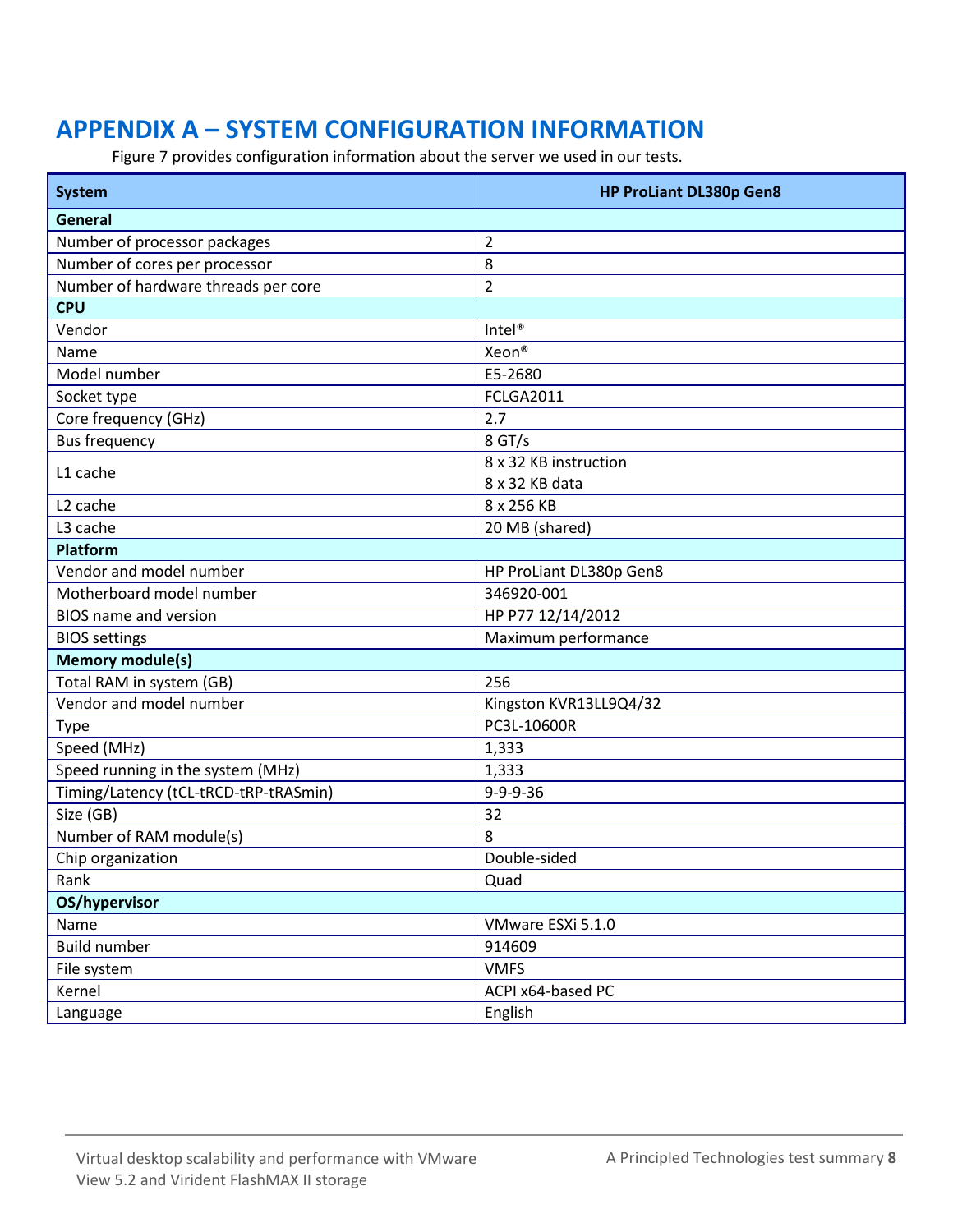| <b>System</b>           | <b>HP ProLiant DL380p Gen8</b>     |  |  |  |
|-------------------------|------------------------------------|--|--|--|
| <b>RAID controller</b>  |                                    |  |  |  |
| Vendor and model number | HP Smart Array P420i               |  |  |  |
| Firmware version        | 3.22                               |  |  |  |
| Cache size (MB)         | $\boldsymbol{0}$                   |  |  |  |
| <b>Hard drives</b>      |                                    |  |  |  |
| Vendor and model number | Virident FlashMAX II               |  |  |  |
| Number of drives        | 2                                  |  |  |  |
| Size (GB)               | 550                                |  |  |  |
| <b>Type</b>             | SSD                                |  |  |  |
| <b>Ethernet adapter</b> |                                    |  |  |  |
| Vendor and model number | Broadcom® BCM5719 Gigabit Ethernet |  |  |  |
| Number of ports         | 4                                  |  |  |  |
| Type                    | Integrated                         |  |  |  |
| <b>USB ports</b>        |                                    |  |  |  |
| Number                  | 4                                  |  |  |  |
| Type                    | 2.0                                |  |  |  |

**Figure 7: System configuration information for our test server.**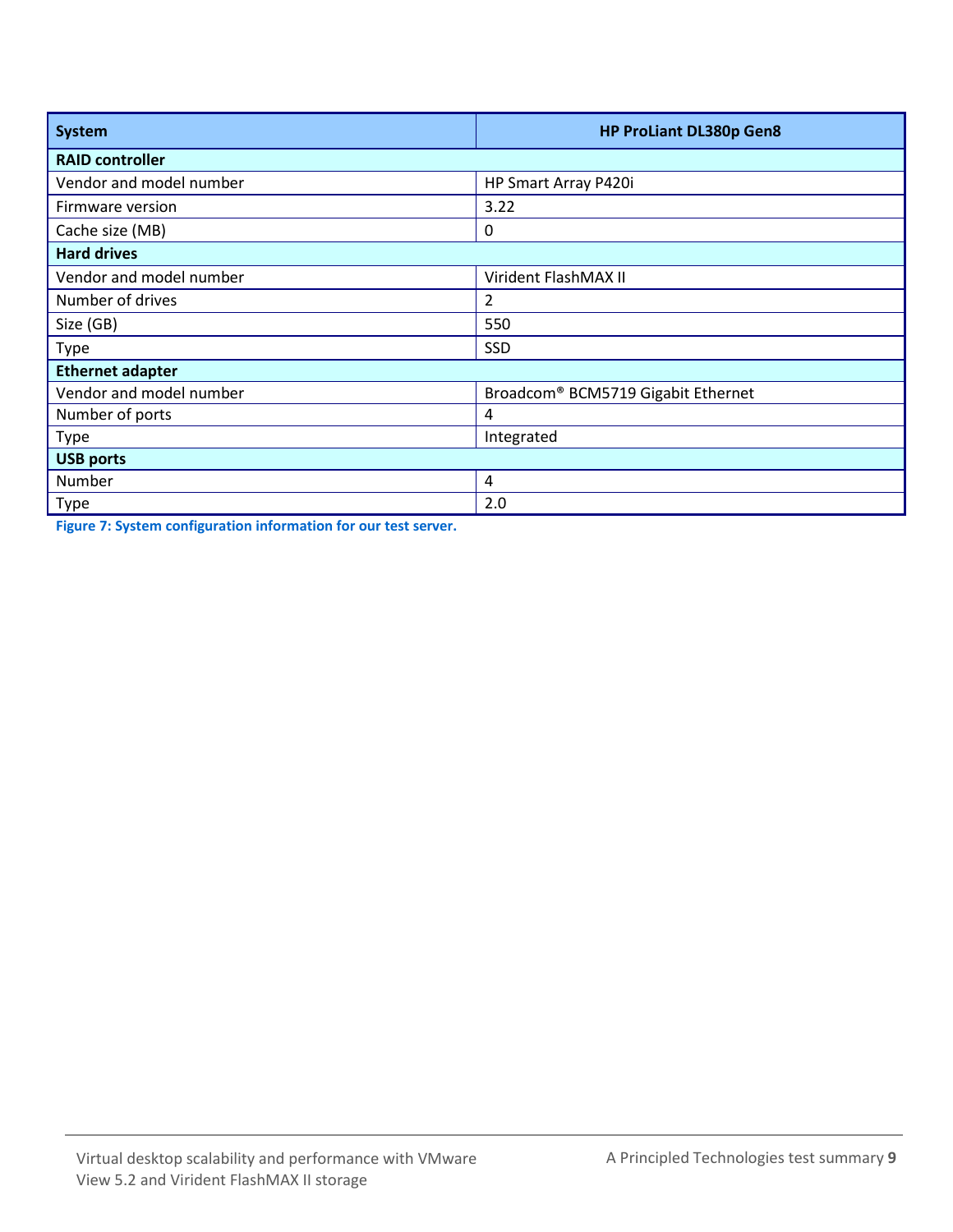## <span id="page-9-0"></span>**APPENDIX B – HOW WE TESTED**

Figure 8 presents the settings we used to configure the VMware View environment.

| <b>VM</b> name         | <b>Hosted OS</b>              | Role (s)                                           | <b>Server</b>  | <b>Memory</b> | # vCPUs        |
|------------------------|-------------------------------|----------------------------------------------------|----------------|---------------|----------------|
| AD <sub>01</sub>       | Win 2008 R2 x64<br>Enterprise | AD Domain controller VSI<br>Share, DHCP, DNS, NTP. | Infrastructure | 4 GB          | 2              |
| <b>View Connection</b> | Win 2008 R2 x64<br>Enterprise | <b>VMware View Connection</b><br>server            | Infrastructure | 4 GB          | 4              |
| vCenter                | Win 2008 R2 x64<br>Enterprise | VMware Virtual Center,<br>Composer, SQL server     | Infrastructure | 4 GB          | 4              |
| Persona<br>Management  | Win 2008 R2 x64<br>Enterprise | File server for View Persona<br>Management         | Infrastructure | 8 GB          | 2              |
| Launcher               | Windows 7 x 64<br>Enterprise  | Login VSI master launcher                          | Infrastructure | 4 GB          | $\mathfrak{p}$ |
| Golden Desktop         | Windows 7 x 86<br>Enterprise  | View master image                                  | Infrastructure | $1$ GB        |                |

**Figure 8: Settings for the VMware View environment we tested.**

## **Installing Virident FlashMAX II PCI3 storage-class memory (SCM) devices**

- 1. Install the Virident FlashMax II devices on two PCI-Express x8 electrical slots.
- 2. Boot the server under test, and press F9 to enter Set Up.
- 3. Select Advanced Options $\rightarrow$ Thermal Configuration, select Increased Cooling, and press Enter.
- 4. Select Power Management Options > HP Power Profile, and select Maximum Performance. Press Enter.
- 5. Press the Esc key, and press F10 to exit Set Up.

## **Installing VMware ESXi 5.1.0 on HP ProLiant DL380p Gen8 (server under test)**

- 1. Insert the installation media, and select boot from disk.
- 2. At the VMware Installer screen, press Enter.
- 3. At the EULA screen, press F11 to Accept and Continue.
- 4. Under Storage Devices, select USB storage, and press Enter.
- 5. Select US as the keyboard layout, and press Enter.
- 6. Enter the Root password twice, and press Enter.
- 7. Press F11 to start installation.
- 8. After the server reboots, press F2 to configure the network settings.

## **Installing Virident Driver VIBs using offline bundle**

- 1. Connect to the server under test via the VMware vSphere client.
- 2. Select Configuration $\rightarrow$ Security Profile, and under Services, click Properties...
- 3. Select SSH, and click Options…
- 4. Select Start and stop with host, and click Start. Click OK twice to exit.
- 5. Using v Sphere Remote CLI utility (VCLI), execute the following command: # esxcli software vib install –d /tmp/VSI-49400.C5.zip –no-sig-check
- 6. After the installation is complete, reboot the server: # reboot
- 7. Confirm the driver installation after reboot:
	- # esxcli software vib list | grep –I virident

## **Configuring FlashMax II datastores**

1. Connect to the server under test via the VMware vSphere client.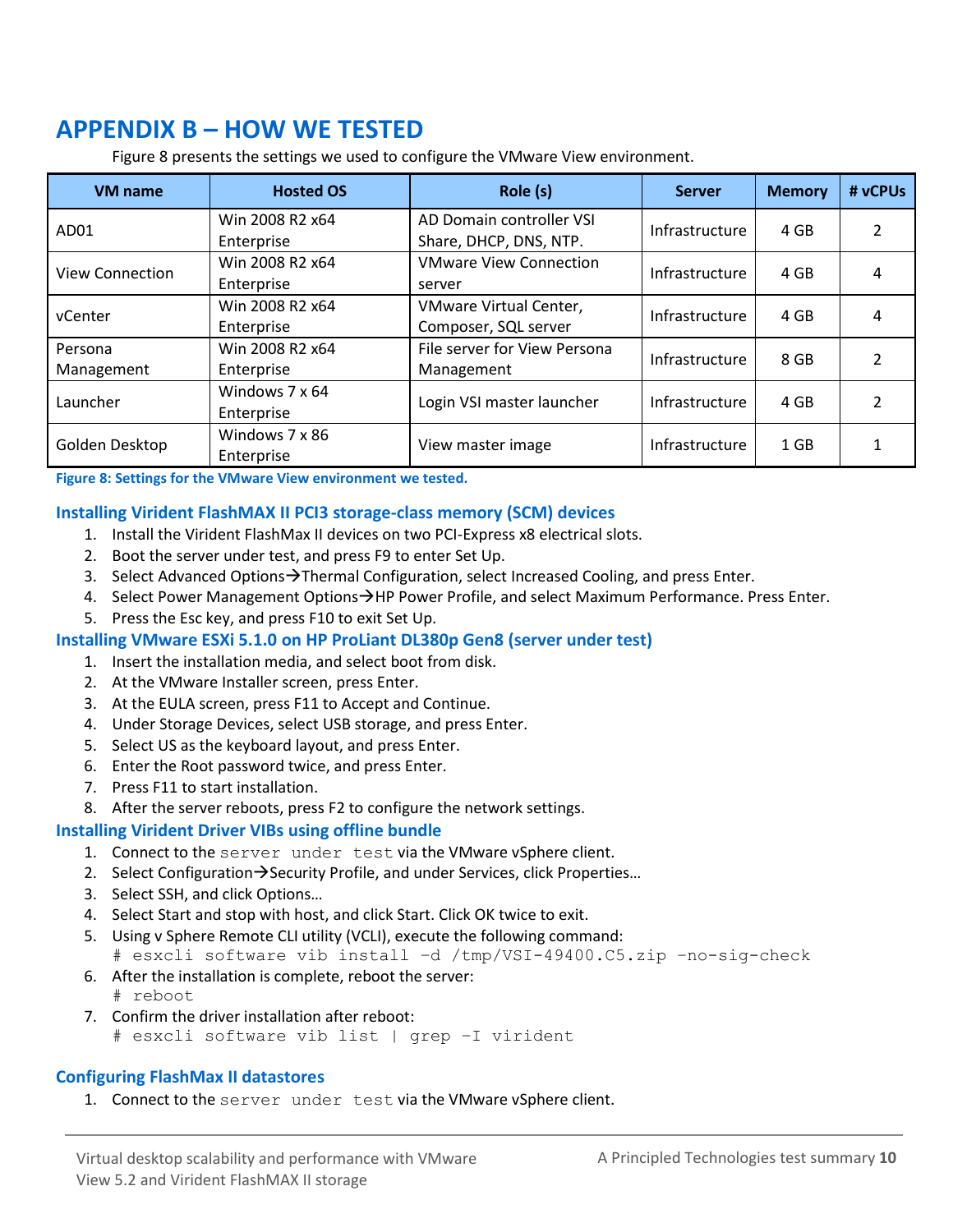- 2. Select Configuration $\rightarrow$ Storage $\rightarrow$ Add Storage...
- 3. Under Storage Type, select Disk\LUN, and click Next.
- 4. Select the drives you want to add, and click Next.
- 5. Under File System Version, select VMFS-5, and click Next.
- 6. Under Disk Layout, click Next.
- 7. Enter a datastore name, and click Next.
- 8. Under Capacity, select Maximum available space, and click Next.
- 9. Repeat steps 2-8 to add the second device.

## **Setting up a VM to host Microsoft Windows Active Directory® server (AD01) on (infrastructure server)**

- 1. Connect to the infrastructure sever via the VMware vSphere client.
- 2. Log in as root.
- 3. In the vSphere client, under Basic Tasks, select Create a new virtual machine.
- 4. Choose Custom, and click Next.
- 5. Assign the name AD01 to the virtual machine, and click Next.
- 6. Select infrastructure as the host, and click Next.
- 7. Select the appropriate storage, and click Next.
- 8. Choose Virtual Machine Version 8, and click Next.
- 9. Choose Windows, choose Microsoft Windows Server® 2008 R2 (64-bit), and click Next.
- 10. For CPUs, select one virtual processor socket, and 2 cores per virtual socket, and click Next.
- 11. Choose 4 GB RAM, and click Next.
- 12. Click 1 for the number of NICs, select VMXNET3, connect to the PRIV-NET network, and click Next.
- 13. Leave the default virtual storage controller, and click Next.
- 14. Choose to create a new virtual disk, and click Next.
- 15. Make the OS virtual disk size 40 GB, choose thick-provisioned lazy zeroed, specify external storage, and click Next.
- 16. Keep the default virtual device node (0:0), and click Next.
- 17. Click Finish.
- 18. Right-click the VM, and choose Edit Settings.
- 19. On the Hardware tab, click Add…
- 20. Click Hard Disk, and click Next.
- 21. Click Create a new virtual disk, and click Next.
- 22. Specify 40 GB for the virtual disk size, choose thick-provisioned lazy zeroed, specify external storage, and click Next.
- 23. Choose SCSI (0:1) for the device node, and click Next.
- 24. Click the Resources tab, and click Memory.
- 25. Select Reserve all guest memory, and click OK.
- 26. Connect the VM virtual CD-ROM to the Microsoft Windows Server 2008 R2 installation disk.
- 27. Start the VM.

### **Installing the Microsoft Windows Server 2008 R2 operating system on the VM**

- 1. Open a virtual machine console on AD01.
- 2. Choose the language, time and currency, and keyboard input. Click Next.
- 3. Click Install Now.
- 4. Choose Windows Server 2008 R2 Enterprise (Full Installation), and click Next.
- 5. Accept the license terms, and click Next.
- 6. Click Custom.
- 7. Click the Disk, and click Drive options (advanced).
- 8. Click New $\rightarrow$ Apply $\rightarrow$ Format, and click Next.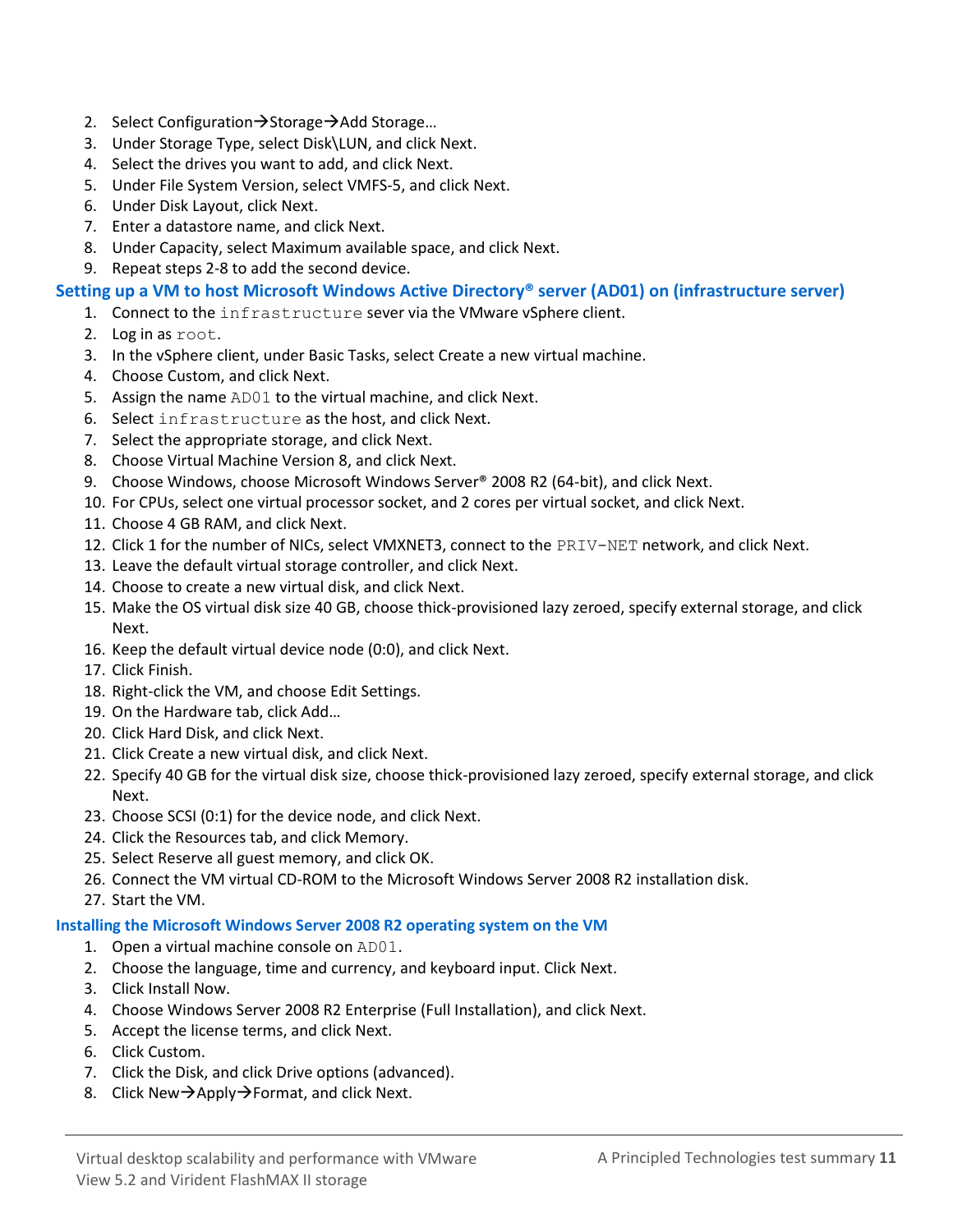- 9. After the installation completes, click OK to set the Administrator password.
- 10. Enter the administrator password twice, and click OK.
- 11. Install VMware Tools. For more information, see [http://kb.vmware.com/selfservice/microsites/search.do?language=en\\_US&cmd=displayKC&externalId=340.](http://kb.vmware.com/selfservice/microsites/search.do?language=en_US&cmd=displayKC&externalId=340)
- 12. Reboot the server.
- 13. Connect the machine to the Internet, and install all available Windows updates. Restart as necessary.
- 14. Enable remote desktop access.
- 15. Change the hostname to AD01 and reboot when the installation prompts you.
- 16. Click Start $\rightarrow$ Run, type diskmgmt.msc
- 17. Select the 40 GB volume, name it  $Share$  format it NTFS, and assign it drive letter  $E$
- 18. Set up networking for the data network:
	- a. Click Start $\rightarrow$ Control Panel, right-click Network Connections, and choose Open.
	- b. Right-click the VM traffic NIC, and choose Properties.
	- c. Uncheck TCP/IP (v6).
	- d. Select TCP/IP (v4), and choose Properties.
	- e. Set the IP address as 172.0.0.10/255.255.252.0

## **Installing Active Directory and DNS services on AD01**

- 1. Click Start $\rightarrow$ Run, type dcpromo and click OK.
- 2. At the Active Directory Domain Services Installation Wizard welcome screen, check the Use advanced mode installation option, and click Next.
- 3. In the Choose a Deployment Configuration dialog box, select Create a new domain in a new forest, and click Next.
- 4. At the FQDN page, type vdi.com and click Next.
- 5. At the NetBIOS name prompt, leave the name VDI, and click Next.
- 6. At the Forest Functionality level, select Windows Server 2008 R2, and click Next.
- 7. At the additional Domain Controller Options, leave DNS server selected, and click Next.
- 8. At the System Folder Location screen, change to  $E:\ \$  leave the default options, and click Next.
- 9. Assign a Directory Services Restore Mode Administrator account password, and click Next.
- 10. At the Summary screen, review your selections, and click Next.
- 11. Once Active Directory Domain Services finishes installing, click Finish, and restart the system.
- 12. Click Start $\rightarrow$ Run, type dnsmgmt.msc
- 13. Create a reverse lookup zone for AD01.
- 14. Create static entries for the infrastructure server and the server under test.

### **Configuring the Windows time service on AD01**

To ensure reliable time, we pointed our Active Directory server to a physical NTP server.

- 1. Open a command prompt.
- 2. Type the following:

```
W32tm /config /syncfromflags:manual /manualpeerlist:"<ip address of a NTP 
server>"
W32tm /config /reliable:yes
W32tm /config /update
W32tm /resync
Net stop w32time
Net start w32time
```
## **Setting up DHCP services on AD01**

- 1. Click Start $\rightarrow$ Administrative Tools $\rightarrow$ Server Manager $\rightarrow$ Add Roles.
- 2. Select DHCP Server, and click Next.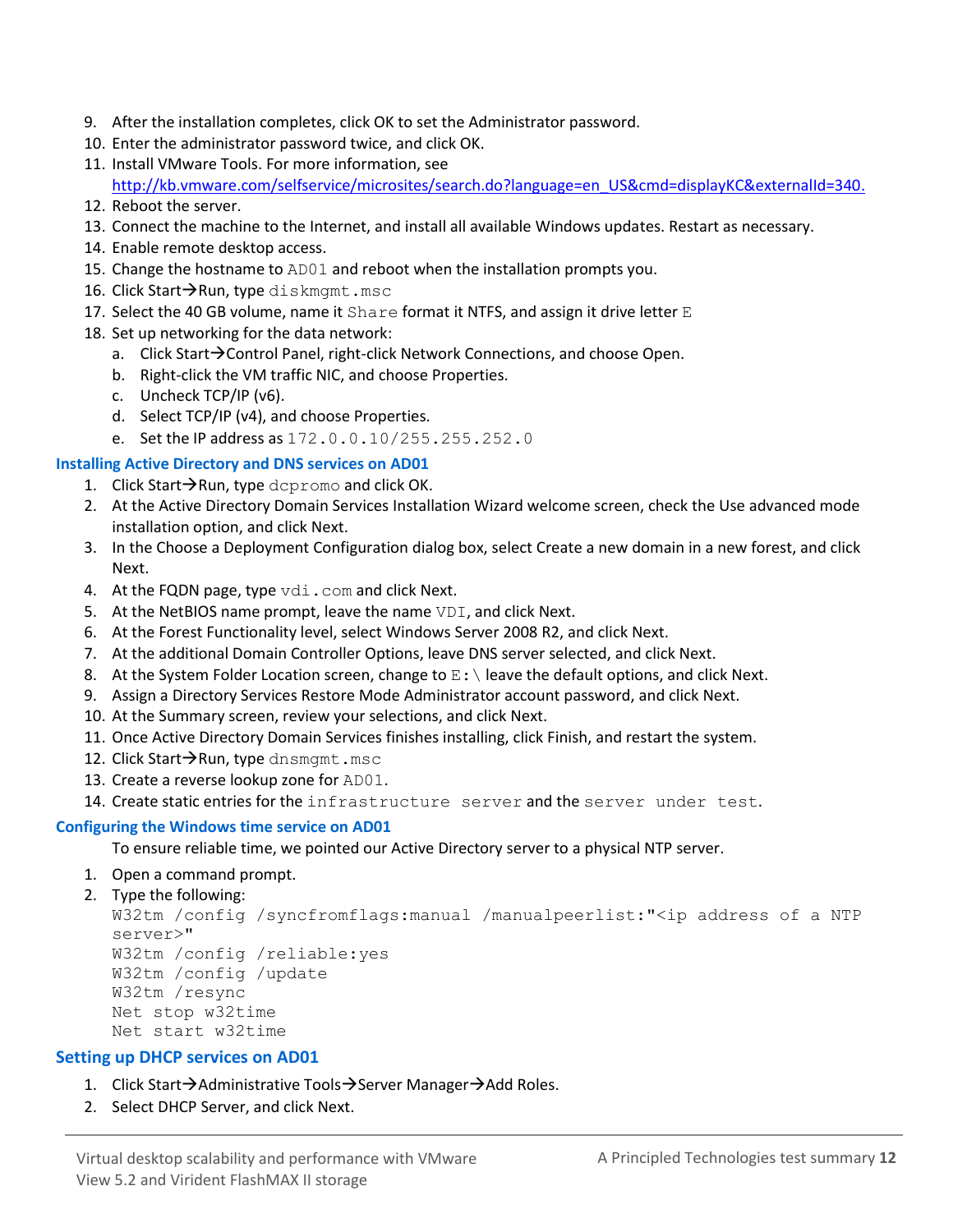- 3. At the Introduction to DHCP Server screen, click Next.
- 4. At the Specify IPv4 DNS Settings screen, type vdi.com for the parent domain.
- 5. Type the preferred DNS server IPv4 address, and click Next.
- 6. At the Specify IPv4 WINS Server Settings screen, select WINS is not required for applications on the network, and click Next.
- 7. At the Add or Edit DHCP Scopes screen, click Add.
- 8. At the Add Scope screen, enter the Name DHCP Scope name.
- 9. In the next box, set the following values, and click OK.
	- $\bullet$  Start IP address= $172.0.0.20$
	- End IP address= $172.0.3.200$
	- Subnet mask=255.255.252.0
- 10. Check the Activate This Scope box.
- 11. At the Add or Edit DHCP Scopes screen, click Next.
- 12. Click the Enable DHCP v6 Stateless Mode radio button, and click Next.
- 13. Leave the default IPv6 DNS Settings, and click Next.
- 14. At the Authorize DHCP server dialog box, select Use current credentials.
- 15. At the Confirm Installation Selections screen, click Next. If the installation is set up correctly, a screen displays saying that DHCP server install succeeded.
- 16. Click Close.

## **Setting up the Login VSI share and Active Directory users**

For Login VSI to work correctly, you must create a CIFS share, Active Directory OU, and Active directory. For more information on Login VSI, se[e http://www.loginvsi.com/en/admin-guide/installation.html.](http://www.loginvsi.com/en/admin-guide/installation.html) Open Windows

Explorer, and create the following folder:  $E:\s$ hare

- Right-click the E:\share folder, and select Properties.
- Click the Sharing tab, and click Share...
- Add everyone, system and administrators to the Read/Write group, and click Share.
- Click OK, Apply, OK, and Close.
- From the Login VSI 3.6 media, run the Login VSI AD Setup.
- Keep the defaults settings, and click Start.

## **Setting up a VM to host the vCenter server (vCenter)**

- 1. Log into the infrastructure server with the VMware vSphere client.
- 2. In the vSphere client, under Basic Tasks, select Create a new virtual machine.
- 3. Choose Custom, and click Next.
- 4. Assign the name vCenter to the virtual machine, and click Next.
- 5. Select infrastructure as the host, and click Next.
- 6. Select the appropriate storage, and click Next.
- 7. Choose Virtual Machine Version 8, and click Next.
- 8. Choose Windows, choose Microsoft Windows Server 2008 R2 (64-bit), and click Next.
- 9. For CPUs, select one virtual processor socket, and 2 cores per virtual socket, and click Next.
- 10. Choose 4GB RAM, and click Next.
- 11. Click 1 for the number of NICs, select VMXNET3, connect to the PRIV-NET port group, and click Next.
- 12. Leave the default virtual storage controller, and click Next.
- 13. Keep the default virtual device node (0:0), and click Next.
- 14. Connect the VM virtual CD-ROM to the Microsoft Windows 2008 R2 installation disk.
- 15. Click Finish.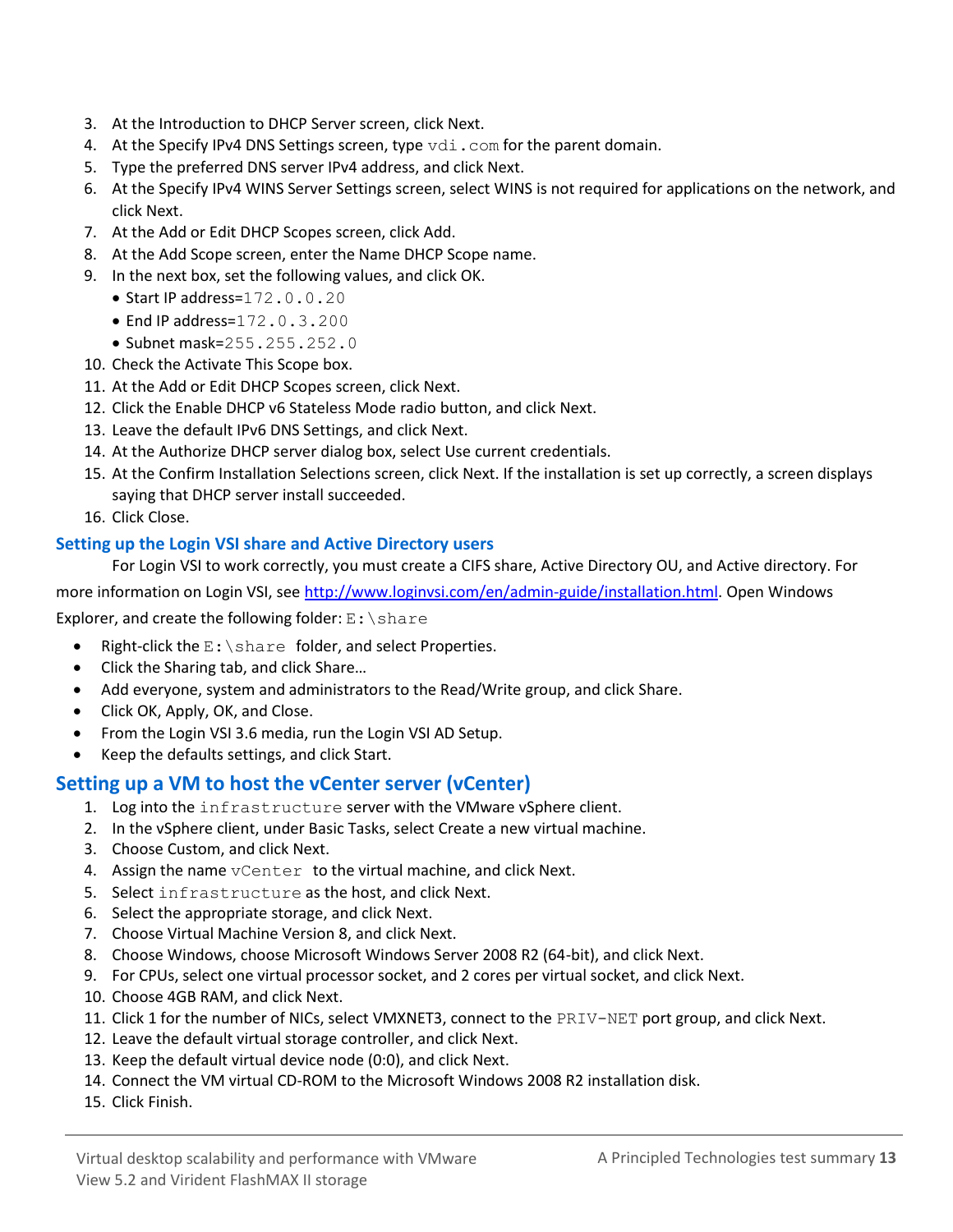- 16. Right-click the vCenter VM, and click Edit settings.
- 17. Click the Resources tab, click Memory, check the Reserve all guest memory checkbox, and click OK.
- 18. Start the VM.

### **Installing the Microsoft Windows Server 2008 R2 operating system on the VM**

- 1. Open a virtual machine console on vCenter.
- 2. Choose the language, time and currency, and keyboard input. Click Next.
- 3. Click Install Now.
- 4. Choose Windows Server 2008 R2 Enterprise (Full Installation), and click Next.
- 5. Accept the license terms, and click Next.
- 6. Click Custom.
- 7. Click the Disk, and click Drive options (advanced).
- 8. Click New $\rightarrow$ Apply $\rightarrow$ Format, and click Next.
- 9. After the installation completes, click OK to set the Administrator password.
- 10. Enter the administrator password twice, and click OK.
- 11. Install VMware Tools. For more information, see [http://kb.vmware.com/selfservice/microsites/search.do?language=en\\_US&cmd=displayKC&externalId=340.](http://kb.vmware.com/selfservice/microsites/search.do?language=en_US&cmd=displayKC&externalId=340)
- 12. Reboot.
- 13. Connect the machine to the Internet, and install all available Windows updates. Restart as necessary.
- 14. Enable remote desktop access.
- 15. Change the hostname to  $vCenter$  and reboot when the installation prompts you.
- 16. Set up networking for the data network:
	- a. Click Start, Control Panel, right-click Network Connections, and choose Open.
	- b. Right-click the VM traffic NIC, and choose Properties.
	- c. Uncheck TCP/IP (v6).
	- d. Select TCP/IP (v4), and choose Properties.
	- e. Set the IP address, subnet, gateway, and DNS server.
- 17. Join the VDI domain.
- 18. Reboot the system.

## **Installing Microsoft SQL Server 2008 R2**

- 1. Insert installation media, and click OK to install .NET framework.
- 2. Wait for the SQL Installer to launch. On the left menu, click Installation.
- 3. Click New installation or add features to an existing installation. Click OK.
- 4. Enter the Product Key, and click Next.
- 5. Check the I accept the license terms checkbox, and click Next.
- 6. Click Install to install the Setup Support Files (required).
- 7. Resolve any issues displayed in the setup wizard, and click Next.
- 8. At the Setup Role screen select SQL Server Feature Installation and click Next.
- 9. Select the Database Engine Services, Full-Text Search, Client tools Backwards Compatibility, Management Tools Basic and Complete, and click Next twice.
- 10. Accept instance configuration defaults, and click Next.
- 11. Accept defaults for disk space requirements, and click Next.
- 12. Click Use the same account for all SQL Server services, select NT Authority\System, and click OK. Click Next.
- 13. Select Mixed Mode and enter a password for the SA account. Click Add Current User, and click Next.
- 14. Accept defaults for error reporting, and click Next.
- 15. Review installation configuration rules check, and click Next.
- 16. To begin installation, click Install.
- 17. At completion screen, click Close.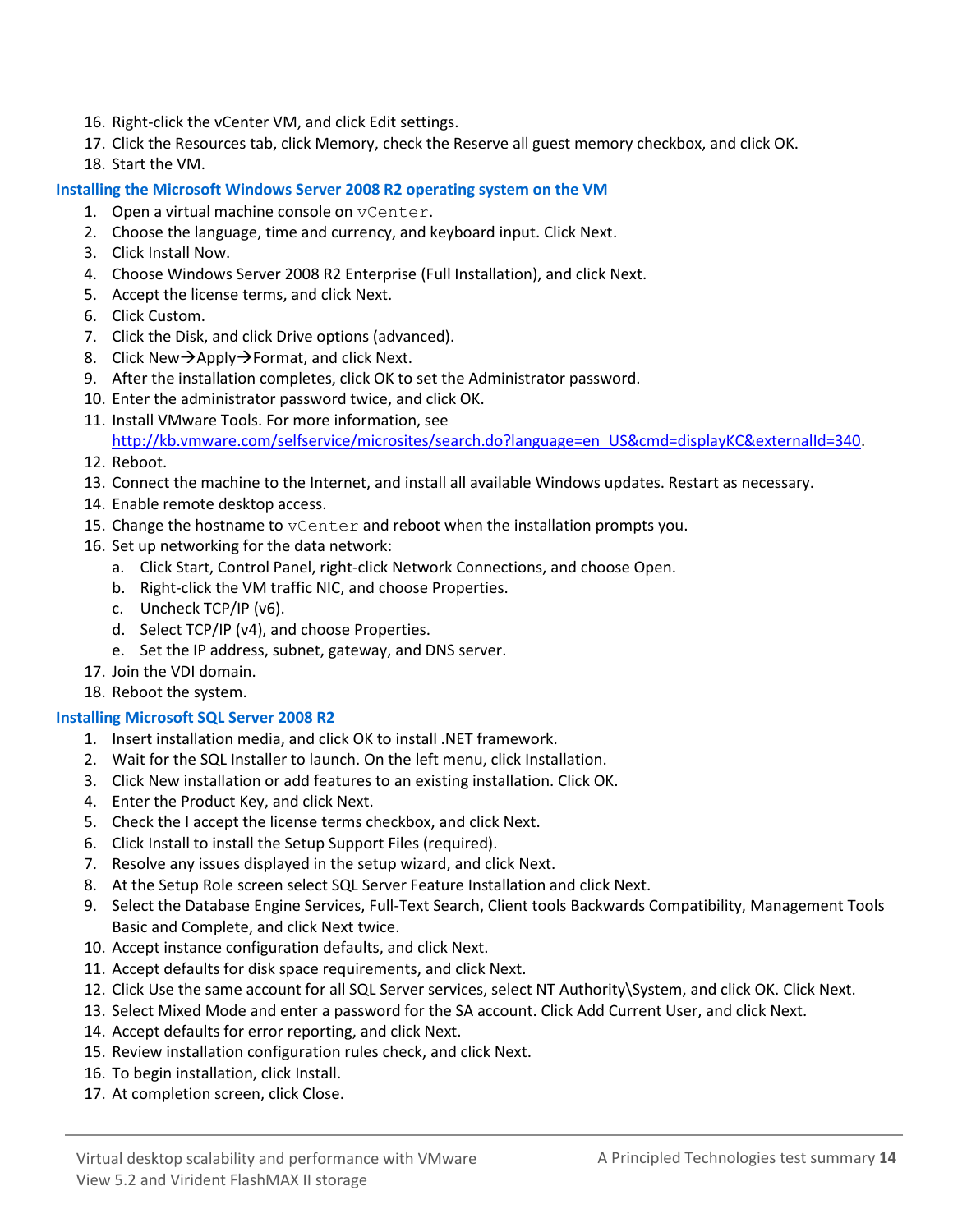18. Run Windows Update to receive all updates and security patches.

## **Setting up a database and ODBC DSN for vCenter**

- 1. From the server desktop, open Start $\rightarrow$ All Programs $\rightarrow$ Microsoft SQL Server 2008 R2 $\rightarrow$ Configuration Tools $\rightarrow$ SQL Server Configuration Manager.
- 2. Click SQL Server Network Configuration $\rightarrow$  Protocols for MSSQLSERVER.
- 3. Right-click TCP/IP, and select Enabled.
- 4. Click SQL Services $\rightarrow$  right-click SQL Server Browser, and select Properties.
- 5. In the SQL Server Browser Properties, select the Services tab, change the Start mode to Automatic, and click OK. Repeat this step for the SQL Server Agent service.
- 6. Start the SQL Server browser service and the SQL Server Agent service.
- 7. From the SQL server desktop, open Start $\rightarrow$ All Programs $\rightarrow$ Microsoft SQL Server 2008 R2 $\rightarrow$ Configuration Tools  $\rightarrow$  SQL Server Management Studio
- 8. Click Connect.
- 9. Select the Databases folder, right-click, and select New Database
- 10. Provide the name vcenter for the new database.
- 11. Click Options and change the recovery model from full to simple, and click OK.
- 12. From the desktop of the vCenter server, select Start $\rightarrow$ Run $\rightarrow$ odbcad32.exe
- 13. Click the system DSN tab.
- 14. Click Add.
- 15. Click SQL Server Native Client 10.0, and click Finish.
- 16. In the Create a New Data Source to SQL Server text box, enter the connection name type: vcenter
- 17. For Server, select SQL, and click Next.
- 18. Change authentication to With SQL Server authentication using a login ID and password entered by the user, enter sa as the Login ID, use the password you defined in SQL server setup for the SA account, and click Next.
- 19. Select the Change the default database to: checkbox, choose vCenter from the pull-down menu, and click Next.
- 20. Click Finish.
- 21. Click Test Data Source… to confirm correct configuration.
- 22. Click OK to create the vCenter ODBC connection.

## **Installing VMware vCenter 5.1**

- 1. Log onto the vCenter as VDI\administrator
- 2. From the VMware vCenter 5.1 install media, click Autorun.
- 3. Click Run to start the install wizard.
- 4. Click the Install button on the VMware vSphere 5.1 Simple Install wizard.
- 5. Select the Install wizard language as English, and click OK.
- 6. At the Install wizard welcome screen, click Next.
- 7. At the End User Patent Agreement, click Next.
- 8. Agree to the License Agreement, and click Next.
- 9. Enter and confirm the password you wish to use with the Administrator account for vCenter Single Sign On, and click Next.
- 10. Select Install a local Microsoft SQL Server 2008 R2 Express Instance and click Next.
- 11. Enter and confirm the passwords for the DBA and SQL user accounts and click Next.
- 12. Confirm the Fully Qualified Domain Name or IP address is correct and click Next.
- 13. Check the Use network service account checkbox and click Next.
- 14. Accept the default installation path and click Next.
- 15. Accept the default https port and click Next.
- 16. Click Install.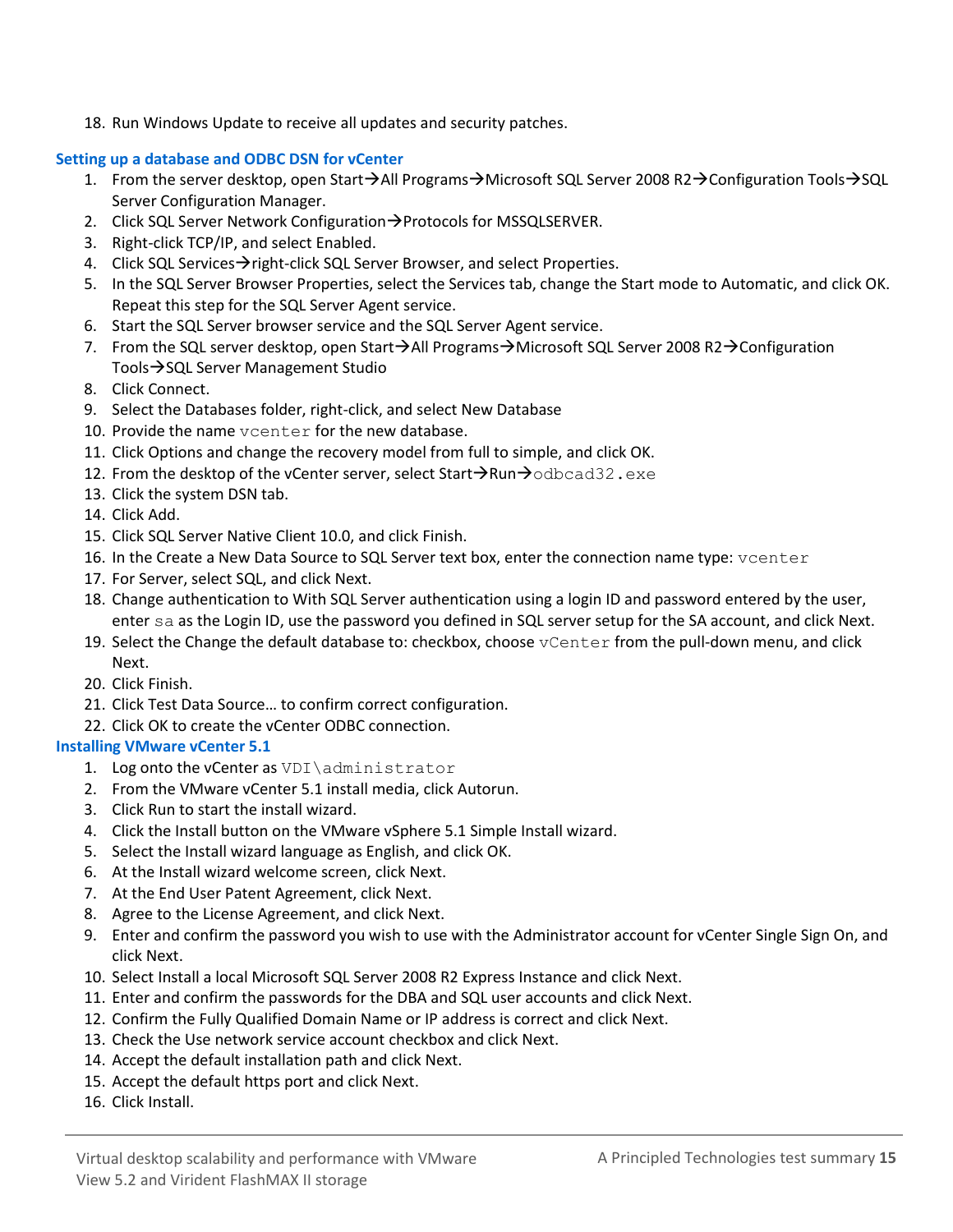- 17. After Single Sign On completes, and vCenter Server installation begins, enter user information and a license key, and click Next.
- 18. Select "Use an existing supported database" and select the Data Source Name (DSN) for the connection to the SQL Server: vcenter
- 19. Enter sa as the database username, provide the password for the SA account, and click Next.
- 20. Select the system account for the vCenter Server service account, and click Next.
- 21. Keep the vCenter default ports, and click Next.
- 22. Select 1024 MB for the JVM memory, and click Next.
- 23. Click Install to finish the vCenter server installation.
- 24. Click Finish to exit the wizard.
- 25. Click OK to confirm completion.
- 26. Click Exit on the installer.
- 27. Restart the server.
- 28. Using the vSphere client, log into the vCenter server as VDI\administrator
- 29. Right-click the root of vCenter, and click New Data center.
- 30. Name the New datacenter vdi
- 31. Add the infrastructure server to the datacenter.
- 32. Add the server under test to the datacenter.

### *Setting up a database and ODBC DSN for Composer*

- 1. Open a virtual machine console on vCenter.
- 2. From the server desktop, open Start $\rightarrow$ All Programs $\rightarrow$ Microsoft SQL Server 2008 R2 $\rightarrow$ Configuration Tools $\rightarrow$ SQL Server Management Studio
- 3. Click Connect.
- 4. Select the Databases folder, right-click, and select New Database
- 5. Provide the name composer for the new database.
- 6. Click Options and change the recovery model from full to simple and click OK.
- 7. From the desktop of the vCenter server, select Start $\rightarrow$ Run $\rightarrow$ odbcad32.exe
- 8. Click the system DSN tab.
- 9. Click Add.
- 10. Click SQL Server Native Client 10.0, and click Finish.
- 11. In the Create a New Data Source to SQL Server text box, enter the connection name: composer
- 12. For Server, select SQL, and click Next.
- 13. Change authentication to With SQL Server authentication using a login ID and password entered by the user, enter sa as the Login ID, use the password you defined in SQL server setup for the SA account, and click Next.
- 14. Select the Change the default database to: checkbox, choose composer from the pull-down menu, and click Next.
- 15. Click Finish.
- 16. Click Test Data Source… to confirm correct configuration.
- 17. Click OK to create the Composer ODBC connection.

### **Setting up VMware View Composer 5.2**

- 1. Open the View5 media folder, and run the file named VMware-viewcomposer-5.2.0
- 2. At the Welcome screen and the Patents screen, click Next.
- 3. Accept the VMware end user license agreement, and click Next.
- 4. Leave the Destination folder as default, and click Next.
- 5. In the Database information box, type composer as the source name and sa as the user name. Enter the password, and click Next.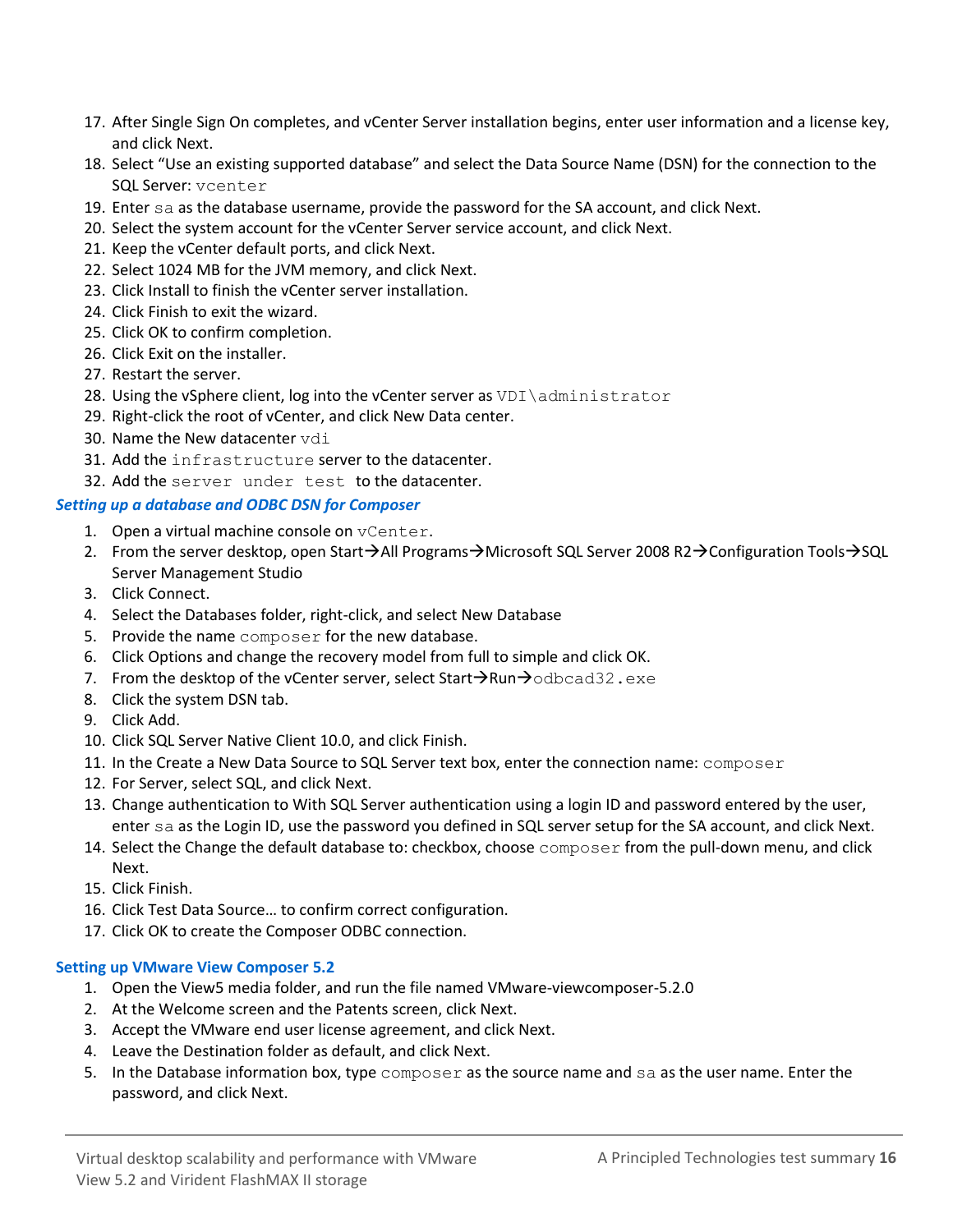- 6. Leave the default SOAP port, and click Next.
- 7. Click Install, and click Finish.
- 8. Restart the server.

## **Setting up a VM to host the VMware View connection server**

- 1. Log into vCenter with the VMware vSphere client.
- 2. In the vSphere client, browse to the ESXi host named infrastructure.
- 3. Click the Virtual Machines tab.
- 4. Right-click, and choose New Virtual Machine.
- 5. Choose Custom, and click Next.
- 6. Assign the name View Connection to the virtual machine, and click Next.
- 7. Select infrastructure for the host, and click Next.
- 8. Select the appropriate storage, and click Next.
- 9. Choose Virtual Machine Version 8, and click Next.
- 10. Choose Windows, choose Microsoft Windows Server 2008 R2 (64-bit), and click Next.
- 11. For CPUs, select one virtual processor socket, and 2 cores per virtual socket, and click Next.
- 12. Choose 4GB RAM, and click Next.
- 13. Click 1 for the number of NICs, select VMXNET 3, connect to the PRIV-NET port group, and click Next.
- 13. Leave the default virtual storage controller, and click Next.
- 14. Choose to create a new virtual disk, and click Next.
- 14. Make the OS virtual disk size 40 GB, choose thick-provisioned lazy zeroed, specify the OS datastore on the external storage, and click Next.
- 15. Keep the default virtual device node (0:0), and click Next.
- 16. Connect the VM virtual CD-ROM to the Microsoft Windows Server 2008 R2 installation disk.
- 17. Right-click the View Connection VM, and click Edit settings.
- 18. Click the Resources tab, click Memory, check the Reserve all guest memory checkbox, and click OK.
- 19. Click Finish.
- 20. Start the VM.

## **Installing the Microsoft Windows Server 2008 R2 operating system on the VM**

- 1. Open a virtual machine console on View Connection.
- 2. Choose the language, time and currency, and keyboard input. Click Next.
- 3. Click Install Now.
- 4. Choose Windows Server 2008 R2 Enterprise (Full Installation), and click Next.
- 5. Accept the license terms, and click Next.
- 6. Click Custom.
- 7. Click the Disk, and click Drive options (advanced).
- 8. Click New $\rightarrow$ Apply $\rightarrow$ Format, and click Next.
- 9. After the installation completes, click OK to set the Administrator password.
- 10. Enter the administrator password twice, and click OK.
- 11. Install VMware Tools. For more information, see

[http://kb.vmware.com/selfservice/microsites/search.do?language=en\\_US&cmd=displayKC&externalId=340.](http://kb.vmware.com/selfservice/microsites/search.do?language=en_US&cmd=displayKC&externalId=340)

- 12. Reboot.
- 13. Connect the machine to the Internet, and install all available Windows updates. Restart as necessary.
- 14. Enable remote desktop access.
- 15. Change the hostname to ViewConnection and reboot when the installation prompts you.
- 16. Set up networking for the data network:
	- a. Click Start, Control Panel, right-click Network Connections, and choose Open.
	- b. Right-click the VM traffic NIC, and choose Properties.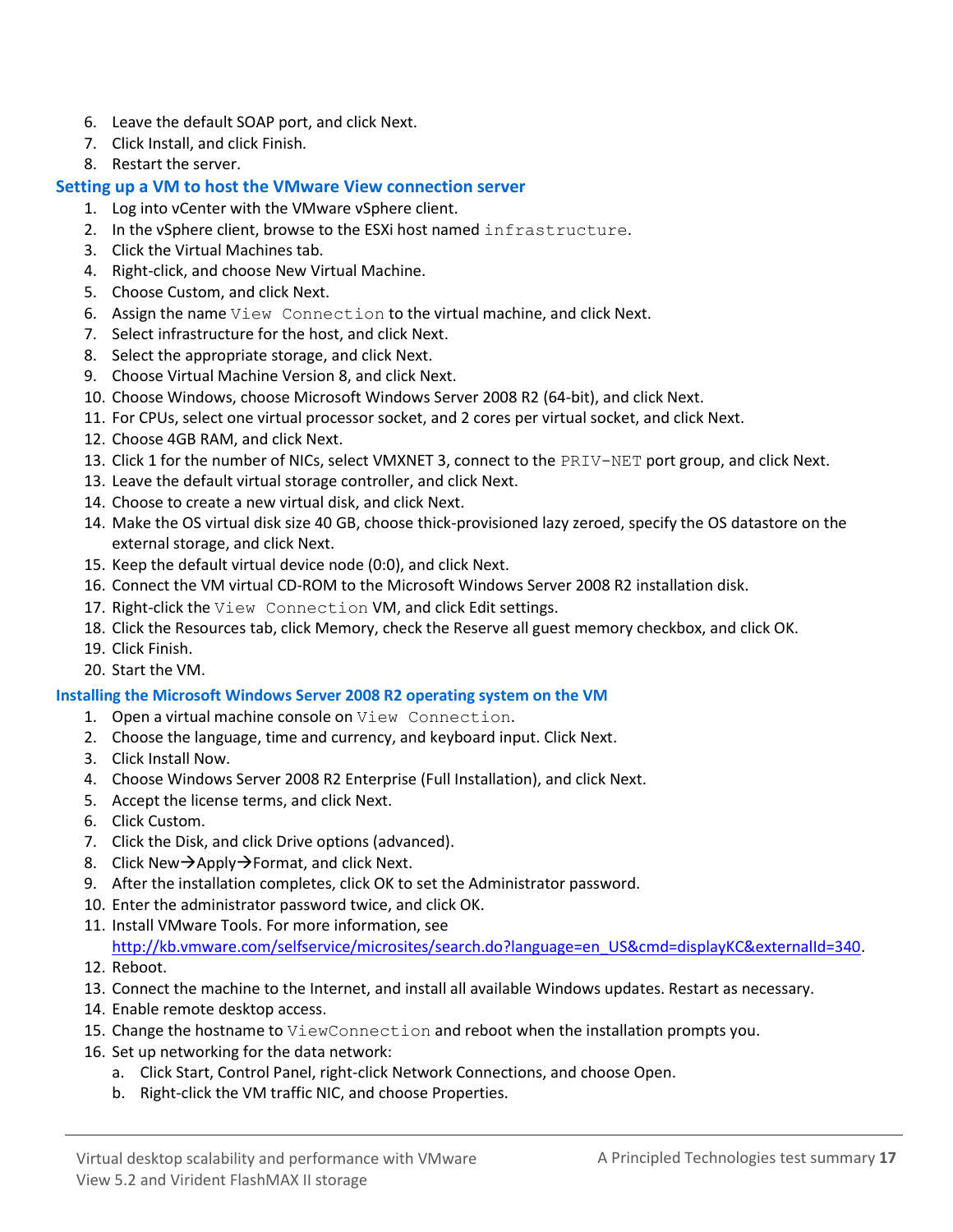- c. Uncheck TCP/IP (v6).
- d. Select TCP/IP (v4), and choose Properties.
- e. Set the IP address, subnet, gateway, and DNS server.
- 17. Join the VDI domain.
- 18. Reboot the system.

## **Installing the VMware View Connection Server 5.2**

- 1. Log into the server named View Connection.
- 2. Browse to VMware View installation media, and click VMware-viewconnectionserver-x86\_64-5.2.0
- 3. Click Run.
- 4. At the Welcome screen, click Next.
- 5. Agree to the End User License Agreement, and click Next.
- 6. Keep the default installation directory and click Next.
- 7. Select View Standard Server, and click Next.
- 8. At the Data Recovery screen enter a back up password and click Next
- 9. Allow View Server to configure the Windows firewall automatically, and click Next.
- 10. Authorize the local administrator to administer View, and click Next.
- 11. Choose whether to participate in the customer experience improvement program and click Next.
- 12. Complete the installation wizard to finish installing View Connection Server.
- 13. Click Finish.
- 14. Reboot server.

## **Configuring the VMware View Connection Server**

- 1. Open a Web browser to <view connection server ip address>/admin
- 2. Log in as administrator
- 3. Under Licensing click Edit License…
- 4. Enter a valid license serial number and click OK.
- 5. Open View Configuration  $\rightarrow$  Servers.
- 6. In the vCenter Servers tab, click Add…
- 7. Enter vCenter server credentials and click Next.
- 8. At the View composer screen select View Composer co-installed with vCenter Server and click Next.
- 9. At the View composer domains screen click Add…
- 10. Enter full domain name and user credentials.
- 11. At the storage screen select Reclaim VM disk space and Enable View Storage Accelerator.
- 12. Change the Default host cache size to 2048 MB and click Next.
- 13. At the ready to complete screen click Finish.

## **Setting a VM for View Persona Management**

- 1. Log into vCenter with the VMware vSphere client.
- 2. In the vSphere client, click on the infrastructure host.
- 3. Click the Virtual Machines tab.
- 4. Right-click, and choose New Virtual Machine.
- 5. Choose Custom, and click Next.
- 6. Assign the name Persona Management to the virtual machine, and click Next.
- 7. Select infrastructure as the host, and click Next.
- 8. Select the appropriate storage, and click Next.
- 9. Choose Virtual Machine Version 8, and click Next.
- 10. Choose Windows, choose Microsoft Windows Server 2008 R2 (64-bit), and click Next.
- 11. For CPUs, select 1 virtual processor socket, and 4 cores per virtual socket, and click Next.
- 12. Choose 8GB RAM, and click Next.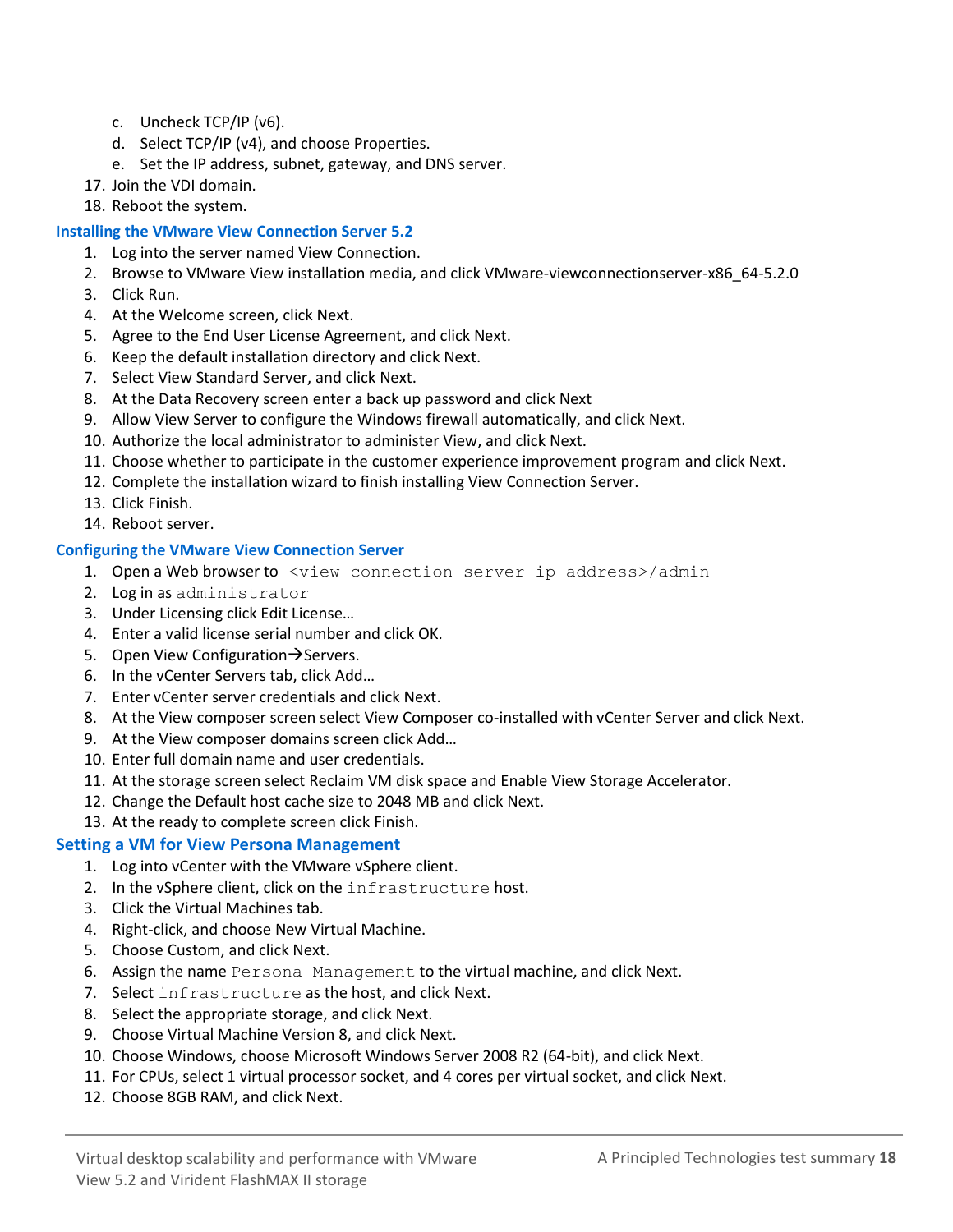- 13. Click 1 for the number of NICs, select VMXNET 3, connect to the PRIV-NET port group, and click Next.
- 14. Leave the default virtual storage controller, and click Next.
- 15. Choose to create a new virtual disk, and click Next.
- 14. Make the OS virtual disk size 40 GB, choose thick-provisioned lazy zeroed, specify the OS datastore on the external storage, and click Next.
- 15. Keep the default virtual device node (0:0), and click Next.
- 16. Click Finish.
- 17. Right-click the VM, and choose Edit Settings.
- 18. On the Hardware tab, click Add…
- 19. Click Hard Disk, and click Next.
- 20. Click Create a new virtual disk, and click Next.
- 21. Specify 50 GB for the virtual disk size, choose thick-provisioned lazy zeroed, specify external storage, and click Next.
- 22. Choose SCSI (0:1) for the device node, and click Next.
- 23. On the Hardware tab, click Add…
- 24. Click Create a new virtual disk, and click Next.
- 25. Specify 50 GB for the virtual disk size, choose thick-provisioned lazy zeroed, specify external storage, and click Next.
- 26. Choose SCSI (1:0) for the device node, and click Next.
- 27. On the Hardware tab, click Add…
- 28. Click Create a new virtual disk, and click Next.
- 29. Specify 50 GB for the virtual disk size, choose thick-provisioned lazy zeroed, specify external storage, and click Next.
- 30. Choose SCSI (2:0) for the device node, and click Next.
- 31. On the Hardware tab, click Add…
- 32. Click Create a new virtual disk, and click Next.
- 33. Specify 50 GB for the virtual disk size, choose thick-provisioned lazy zeroed, specify external storage, and click Next.
- 34. Choose SCSI (3:0) for the device node, and click Next.
- 35. Click Finish, and click OK.
- 36. Click the Resources tab, and click Memory.
- 37. Select Reserve all guest memory, and click OK.
- 38. Connect the VM virtual CD-ROM to the Microsoft Windows Server 2008 R2 installation disk.
- 39. Start the VM.

## **Installing the Microsoft Windows Server 2008 R2 operating system on the VM**

- 1. Choose the language, time and currency, and keyboard input. Click Next.
- 2. Click Install Now.
- 3. Choose Windows Server 2008 R2 Enterprise (Full Installation), and click Next.
- 4. Accept the license terms, and click Next.
- 5. Click Custom.
- 6. Click the 40GB Disk, and click Drive options (advanced).
- 7. Click New $\rightarrow$ Apply $\rightarrow$ Format, and click Next.
- 8. After the installation completes, click OK to set the Administrator password.
- 9. Enter the administrator password twice, and click OK.
- 10. Install VMware Tools. For more information, see [http://kb.vmware.com/selfservice/microsites/search.do?language=en\\_US&cmd=displayKC&externalId=340.](http://kb.vmware.com/selfservice/microsites/search.do?language=en_US&cmd=displayKC&externalId=340)
- 11. Reboot.
- 12. Connect the machine to the Internet, and install all available Windows updates. Restart as necessary.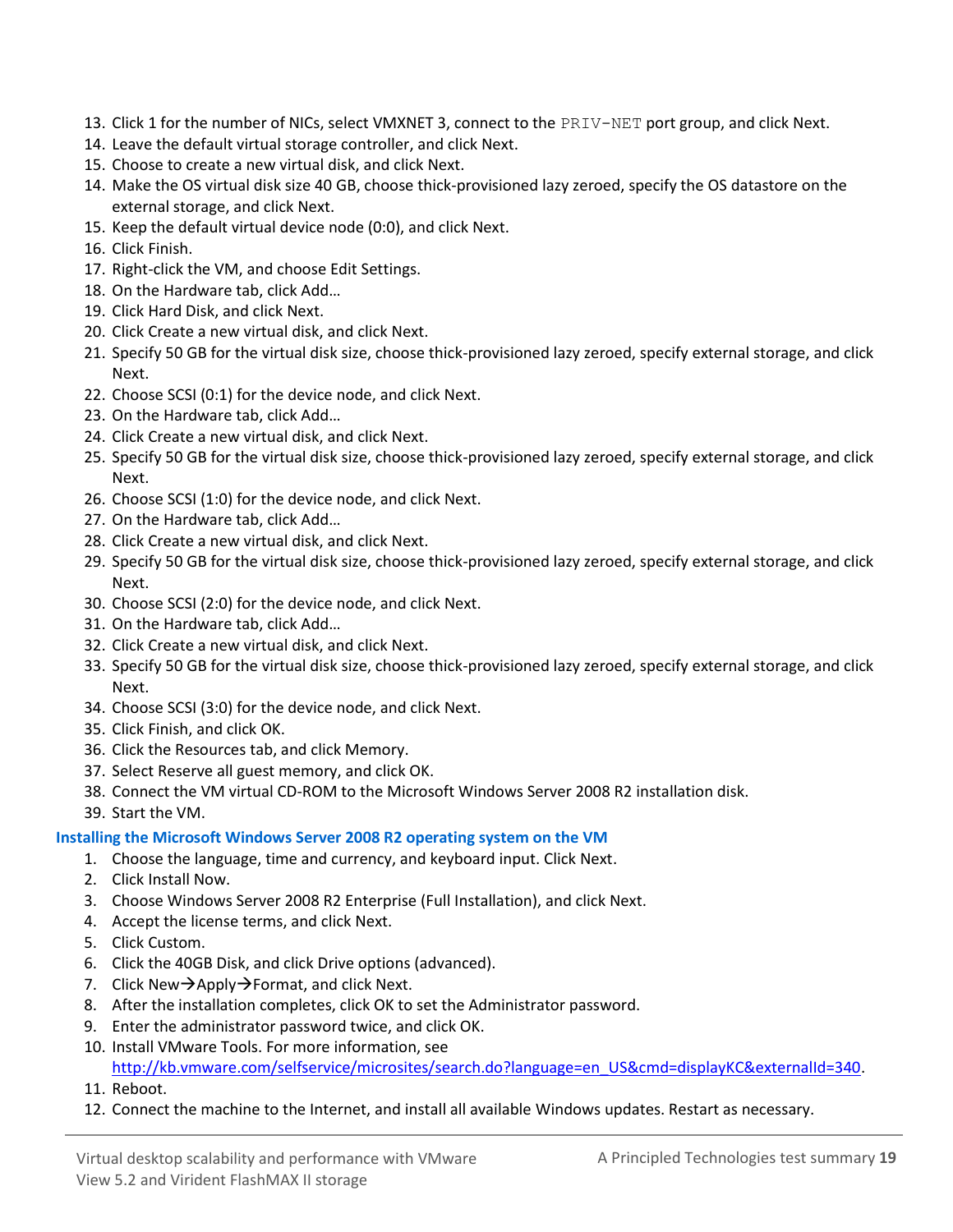- 13. Enable remote desktop access.
- 14. Change the hostname to PersonaManagement and reboot when the installation prompts you.
- 15. Set up networking for the data network:
	- f. Click Start, Control Panel, right-click Network Connections, and choose Open.
	- g. Right-click the VM traffic NIC, and choose Properties.
	- h. Uncheck TCP/IP (v6).
	- i. Select TCP/IP (v4), and choose Properties.
	- j. Set the IP address, subnet, gateway, and DNS server.
- 16. Join the VDI domain.
- 17. Reboot the system.
- 19. After the server restarts, click Start $\rightarrow$ Run, type diskmgmt.msc
- 18. Right click on Disk 1 4 and select Online.
- 19. Right click on Disk 1 and select Initialize Disk.
- 20. At the Initialize Disk screen select all 4 disks and select MBR (Master Boot Record) and click OK.
- 21. Right click on Disk 1 and select New Spanned Volume…
- 22. At the welcome screen click Next.
- 23. Select all 4 available disks and click Next.
- 24. Assign drive letter  $E$ : and click Next.
- 25. Add a Volume label and perform a quick format. Click Next.

## **Creating a Network Share for View Persona Management**

- 1. Open Windows Explorer and create the following folder  $e$ : \personarepository
- 2. Right-click the e: \personarepository folder, and select Properties.
- 3. Click the Sharing tab, and click Share…
- 4. Add everyone, system and administrators to the Read/Write group, and click Share.
- 5. Click Done, and Close.

### **Adding the Persona Management ADM Template to Active Directory**

- 1. Copy the View Persona Management ADM Template file viewPM. adm to the Active Directory server. The file is located in the C:\Program Files\VMware\Vmware View\Server\extras\GroupPolicyFiles folder on the View Connection server.
- 2. On the Active Directory server click Start $\rightarrow$ Run, type gpmc.msc and click OK.
- 3. On the left pane, select the Login  $VSI \rightarrow$  Computers OU.
- 4. Right-click the Computers folder and select Create a GPO in this domain, and Link it here…
- 5. Enter the name PersonaMgmt and click OK.
- 6. Right-click the new GPO and select Edit…
- 7. In the Group Policy Object Editor, right-click Administrative templates under Computer Configuration, Policies and select Add/Remove Templates.
- 8. Click Add, browse to the viewPM.adm file, and click Open.
- 9. Click Close to apply the policy settings in the ADM Template file to the GPO.

### **Configure View Persona Management Policies**

- 1. Browse to Computer Configuration $\rightarrow$ Policies $\rightarrow$ Administrative Templates $\rightarrow$ Classic Administrative Templates (ADM)  $\rightarrow$  VMware View Agent Configuration $\rightarrow$  Persona Management. And open Roaming & Synchronization.
- 2. Double-click Manage user persona and click Enabled. Click OK.
- 3. Double-click Persona repository location and click Enable.
- 4. Enter the UNC path \\personamagement\personarepository for the Network file server share that will store user profiles. Click OK.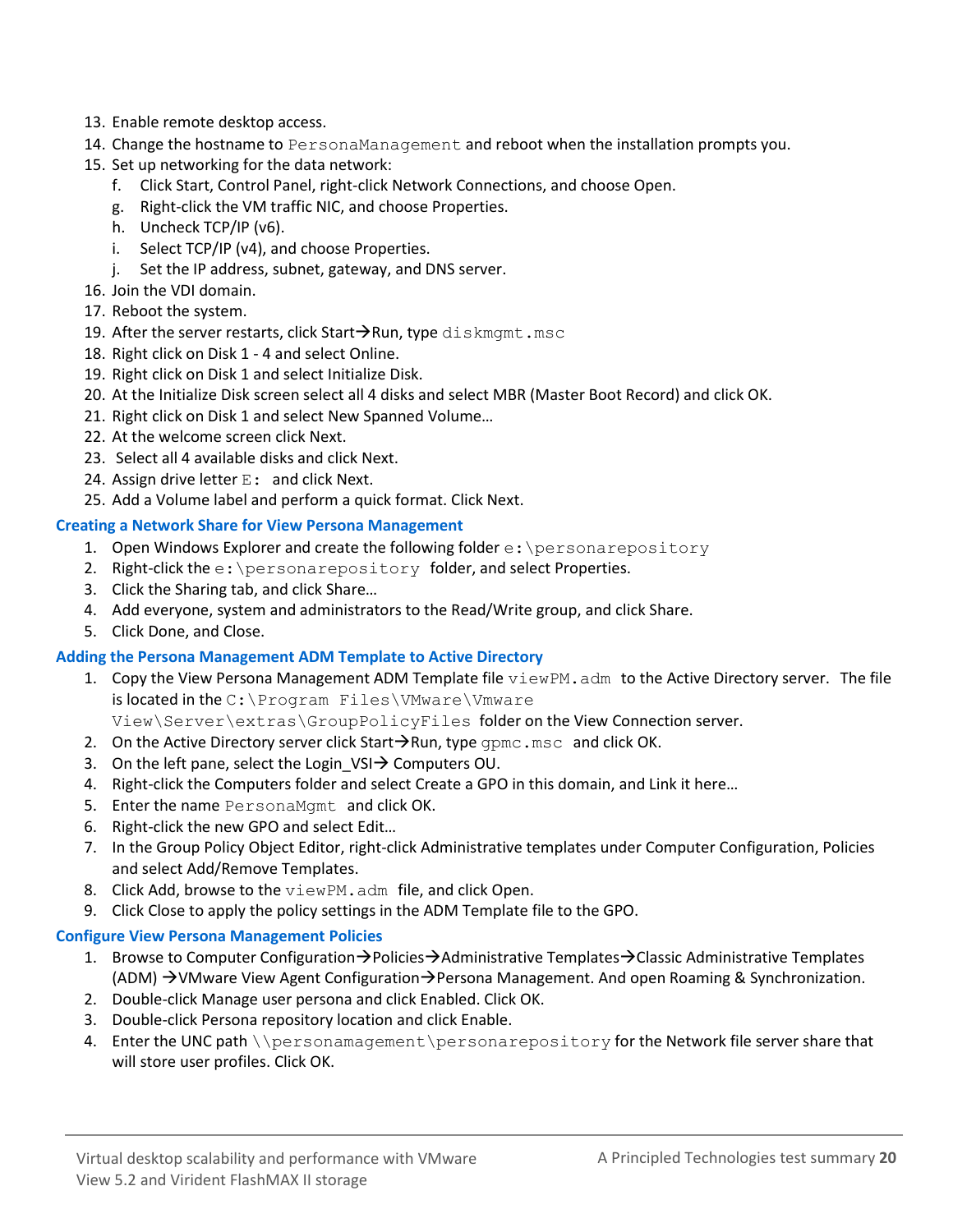## **Setting up a Windows 7 Enterprise x86 image template**

Using the vSphere client, we created a Windows Enterprise X86 VMs base image and converted it into a

template. Using our template, we deployed a View gold image and a Login VSI launcher.

On the gold image, we installed Microsoft Office 2010, installed the Login VSI target software, added them to the vdi domain, added them to the Login VSI OU, and installed the respective VMware View 5.2 agents.

For the Login VSI launcher VM, we installed the VMware View 5.2 client, added it to the vdi domain/Login VSI OU in Active Directory, and installed the Login VSI Launcher software.

### **Installing the Windows 7 Enterprise (x86) base image VM**

- 1. In the vSphere client, connect to the vCenter Server, and browse to the infrastructure host.
- 2. Click the Virtual Machines tab.
- 3. Right-click, and choose New Virtual Machine.
- 4. Choose Custom, and click Next.
- 5. Assign the name as win7-temp and click Next.
- 6. Select the infrastructure host, and click Next.
- 7. Select the appropriate storage.
- 8. Choose Virtual Machine Version 8, and click Next.
- 9. Choose Windows, choose Microsoft Windows 7 (32-bit), and click Next.
- 10. For CPUs, select one virtual processor socket and one core per virtual socket, and click Next.
- 11. Choose 1GB RAM, and click Next.
- 12. Click 1 for the number of NICs, select VMXNET 3, and click Next.
- 13. Leave the default virtual storage controller, and click Next.
- 14. Choose to create a new virtual disk, and click Next.
- 15. Make the OS virtual disk size 20 GB, choose thick-provisioned lazy zeroed, specify the OS datastore on the external storage, and click Next.
- 16. Keep the default virtual device node (0:0), and click Next.
- 17. Click Finish.
- 18. Click Finish, and click OK.
- 19. Right-click the win7-temp VM, and click Edit settings.
- 20. Click the Resources tab, click Memory, and check the Reserve all guest memory checkbox.
- 21. Click the Hardware tab, CD/DVD Drive, and Connect the VM virtual CD-ROM to the Microsoft Windows 7 x86 installation disk.
- 22. Click OK.

## **Installing the Windows 7 Enterprise (X86) on the base image VM**

- 1. When the installation prompts you, press any key to begin setup.
- 2. Enter your language preferences, and click Next.
- 3. Click Install.
- 4. Accept the license terms, and click Next.
- 5. Select Custom, and select the drive that will contain the OS.
- 6. Click Install.
- 7. Type user for the username, and click Next.
- 8. Enter no password, and click Next.
- 9. At the system protection screen, select Use recommended settings, and click Next.
- 10. Enter your time zone, and click Next.
- 11. Select the Work Network setting, and click Next.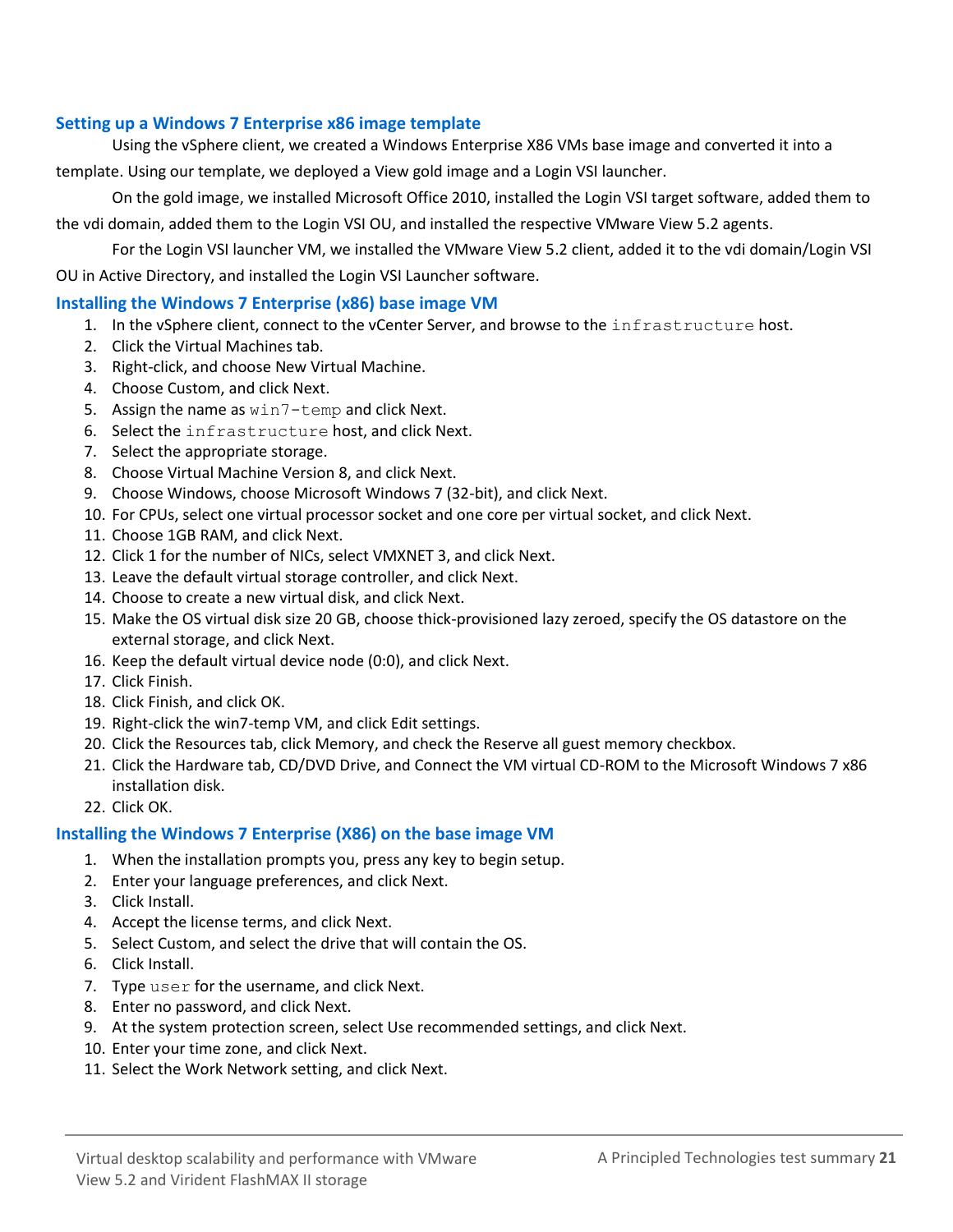- 12. Install VMware Tools. For more information, see [http://kb.vmware.com/selfservice/microsites/search.do?language=en\\_US&cmd=displayKC&externalId=340.](http://kb.vmware.com/selfservice/microsites/search.do?language=en_US&cmd=displayKC&externalId=340)
- 13. Reboot.
- 14. Connect the machine to the Internet, and install all available Windows updates. Restart as necessary.
- 15. Join the domain and restart the VM.

### **Optimizing Windows 7**

#### **Adjusting page file**

- 1. Log in as administrator
- 2. Right-click Computer $\rightarrow$ Properties $\rightarrow$ Change settings $\rightarrow$ Advanced $\rightarrow$ Performance $\rightarrow$ Settings.
- 3. In Performance Settings, select the Advanced tab, and select Change for Virtual Memory.
- 4. Deselect Automatically manage page file.
- 5. Select Custom size, type 2048 for both values, and select Set.

#### **Enabling ClearType fonts**

- 1. Click Start $\rightarrow$ Run, and type cttune.exe
- 2. Check the Turn on ClearType checkbox, and click Next.
- 3. Follow the wizard to enable ClearType fonts.

#### **Converting the base image VM to a template**

1. In vSphere Client, right-click  $\text{win7-temp VM}$  and select Template $\rightarrow$  Convert to Template.

### **Deploying the view\_gold VM from base template**

- 2. In vSphere Client, browse to Home $\rightarrow$ VMs and Templates.
- 3. Right-click win7-temp to deploy a virtual machine from template.
- 4. Type view gold as the new VM name, and click Next.
- 5. Click Datacenter, and click Next.
- 6. Click on infrastructure, and click Next.
- 7. Select the appropriate storage, and click Next.
- 8. Select customization using existing customization specifications, select the appropriate file, and click Next.
- 9. Click Finish to deploy the view gold VM.
- 10. Repeat steps 1 through 8 to deploy a launcher VM to launcher server.

### **Preparing view\_gold for deployment**

#### **Installing Office 2010 Professional**

- 1. From the Office 2010 media, run Setup.
- 2. Enter the product key for Office 2010, and click Continue.
- 3. Accept the licensing agreement.
- 4. Select Install Now.
- 5. Reboot the system.

#### **Installing Login VSI target software**

- 1. Log into the view gold VM as vdi\administrator
- 2. Browse to \vsi-install\Target setup.
- 3. Run the setup.exe
- 4. In the Target Setup wizard, specify the VSI share \\ad01\share.
- 5. Click Start.
- 6. At the security warnings, click OK.
- 7. When the installation is complete, reboot the system.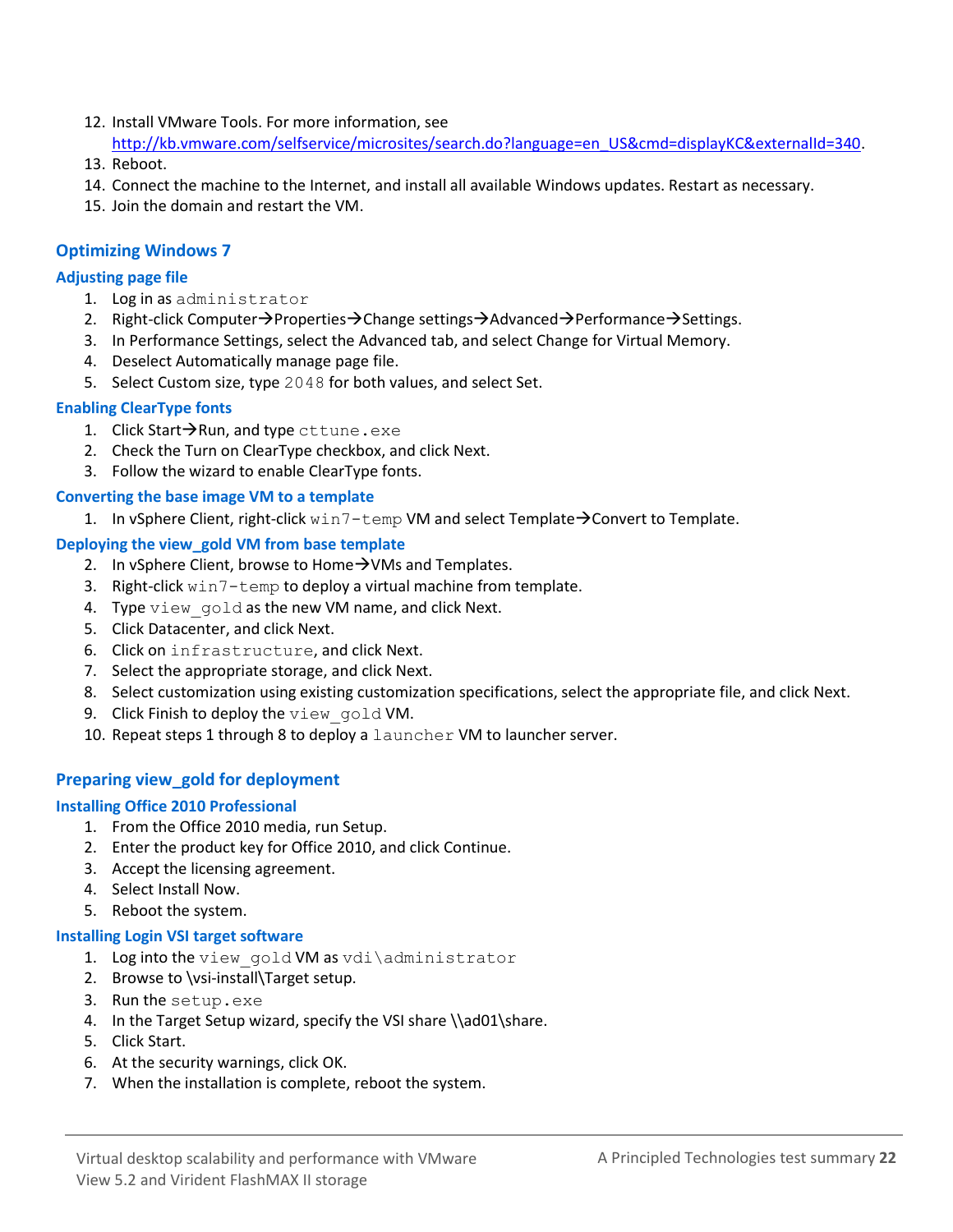#### **Installing the View 5 agent**

- 1. Browse to the VMware View 5 media, and run the VMware-viewagent-x86\_64-5.2.0 file.
- 2. Click Run.
- 3. At the Welcome screen, click Next.
- 4. Accept the VMware end user license agreement, and click Next.
- 5. Select defaults, and click Next.
- 6. Enter the server name of the View Connection Server, and click Next.
- 7. Click Install.

#### **Optimizing Windows 7 for VMware View**

We executed the CommandsPersonaManagement script to prepare the view gold VM as

recommended by VMware. This script is included as part of the VMware View Optimization Guide for Windows 7.

For more information, visi[t http://www.vmware.com/files/pdf/VMware-View-OptimizationGuideWindows7-](http://www.vmware.com/files/pdf/VMware-View-OptimizationGuideWindows7-EN.pdf)

#### [EN.pdf.](http://www.vmware.com/files/pdf/VMware-View-OptimizationGuideWindows7-EN.pdf)

#### **Configuring Regedit for Quick prep (kb.vmware.com/kb/1026556)**

- 1. Click Start $\rightarrow$ Run, and type regedit
- 2. Browse to HKEY\_LOCAL\_MACHINE\SYSTEM\CurrentControlSet\Services\vmware-viewcomposer-ga.
- 3. Right-click SkipLicenseActivation, and click Modify…
- 4. Change the value from 0 to 1.

### **Preparing Launcher\_1 for testing**

We installed Login VSI target software and View 5.2 client on our launcher. Once all the necessary software was

installed, we converted the launcher VM into another template that was used to deploy multiple launchers required for testing.

#### **Installing the Login VSI launcher**

- 1. Log into the launcher VM as vdi\administrator
- 2. Browse to \vsi-install\Launcher setup.
- 3. Run the setup.exe
- 4. In the Target Setup wizard, specify the VSI share \\ad01\share.

#### **Installing the VMware View client**

- 1. Browse to the VMware View 5.2 media, and run the VMware-viewclient-x86\_64-5.2.0 file.
- 2. Click Run.
- 3. At the welcome screen, click Next.
- 4. At the Patents screen, click Next.
- 5. Accept the VMware end user license agreement, and click Next.
- 6. Select defaults, and click Next.
- 7. Click Install.

#### **Converting the launcher VM to a template**

1. In vSphere Client, right-click  $l$  auncher VM, and select Template $\rightarrow$  Convert to Template.

### **Deploying the launchers VM from launcher template**

- 1. In vSphere Client, browse to Home  $\rightarrow$  VMs and Templates.
- 2. Right-click launcher to deploy a virtual machine from template.
- 3. Type launcher 1 as the new VM name, and click Next.
- 4. Click Datacenter, and click Next.
- 5. Click on the launcher server, and click Next.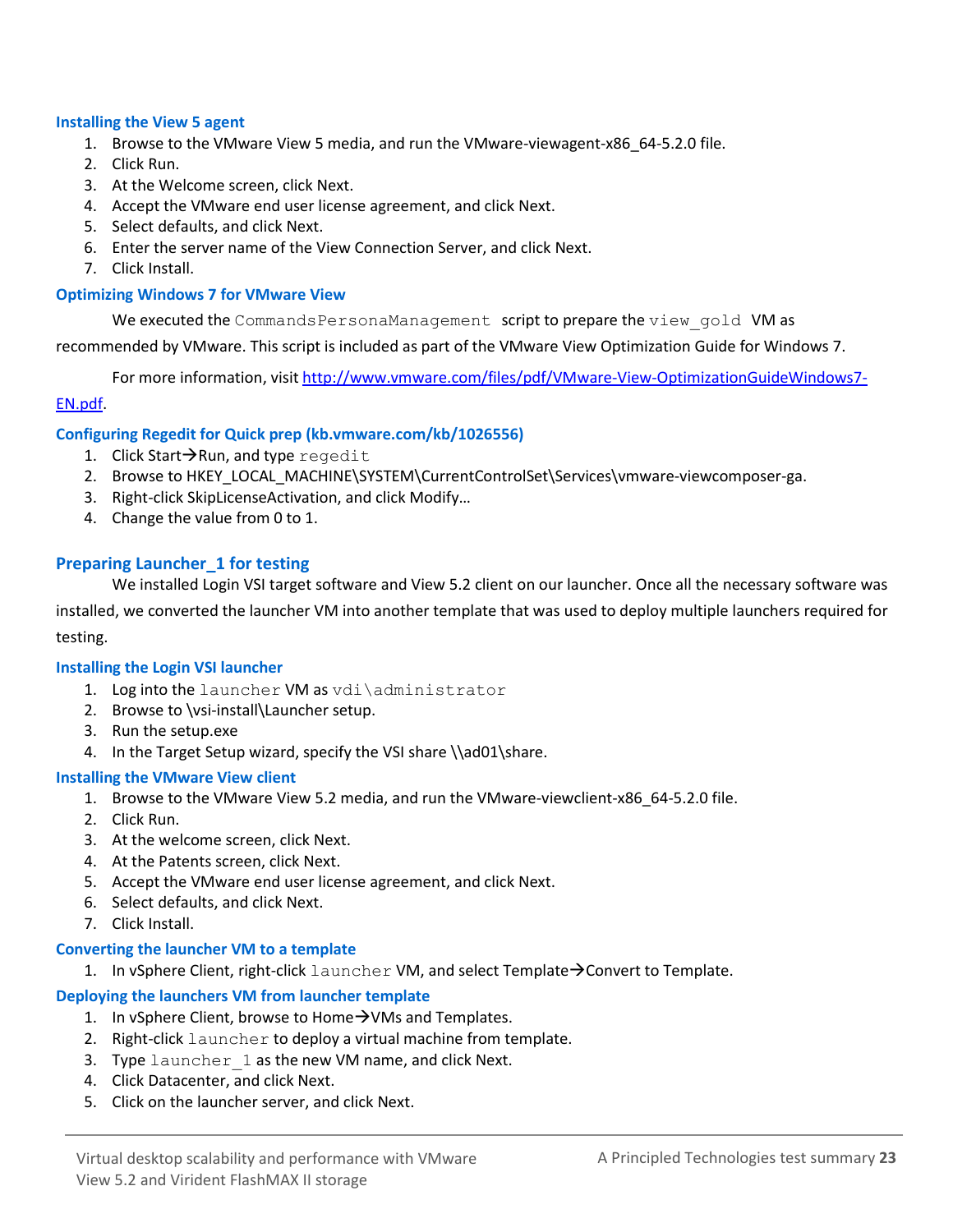- 6. Select the appropriate storage, and click Next.
- 7. Select customization using existing customization specifications, select the appropriate file, and click Next.
- 8. Click Finish to deploy the new VM.
- 9. Repeat steps 1 through 8 to deploy more launcher VMs to launcher server.

## **Configuring View 5 - creating a pool and adding entitlements for Login VSI users**

- 1. Open vCenter $\rightarrow$ Datacenter $\rightarrow$ infrastructure, and right-click the view gold VM, select Snapshot $\rightarrow$ Take Snapshot.
- 2. Name the snapshot view gold
- 3. Open the View Administrator.
- 4. Log in as administrator
- 5. Click Pools, and in the right window, click Add…
- 6. Select Automatic Pool, and click Next.
- 7. Select Floating, and click Next.
- 8. Select View Composer linked clones, and click Next.
- 9. Type pool for the pool ID and display name, and click Next.
- 10. Leave the pool settings as defaults, and click Next.
- 11. Under Naming Pattern, use View-{n:fixed=003}
- 12. Under Pool Sizing, enter 160 for Max number of desktops and number of spare (power on) desktops.
- 13. Select provision all desktops up-front, and click Next.
- 14. Select Redirect disposable files to a non-persistent disk, type 4096 MB for Disk Size, and click Next.
- 15. Under Storage Optimization, click Next.
- 16. Under vCenter Settings, use:
	- Parent VM: /vdi/vm/view\_gold
	- VM folder: /vdi/vm/Pool
	- Host or cluster: /vdi/host/server under test
	- Resource pool: /vdi/host/server under test/Resources
	- Datastores= FlashMAX II A FlashMax II B (linked clone, replica, VAAI, etc.) Overcommit: Moderate
- 17. Under Advanced Storage Options select Use host caching, OS disk, 7 days, and click Next.
- 18. Under Guest customization, select the following:
	- Domain: vdi.com
	- AD container: OU=Users, OU=Login VSI
	- Select Use Quick Prep, and click Next.
- 19. Click Finish.
- 20. Click Pool, and click Entitlements…
- 21. Click Add, type Login VSI TS and click OK.
- 22. Click Desktops, and wait for the virtual desktops to report as ready.

### **Configuring the Login VSI Management Console**

For VMware View testing we used the following Settings:

- Connection Type: Custom Commandline with CSV
- Specify Custom Commandline:

```
c:\program files\VMware\VMware View\Client\bin\wswc.exe –serverURL 
http://viewconnection.vdi.com -username: %view user% -password Password1 -
domainname vdi –desktopname Pool –Standalone –LoginAsCurrentUser False –
ConnnectUSBonStartup False
```
• Specify CSV file: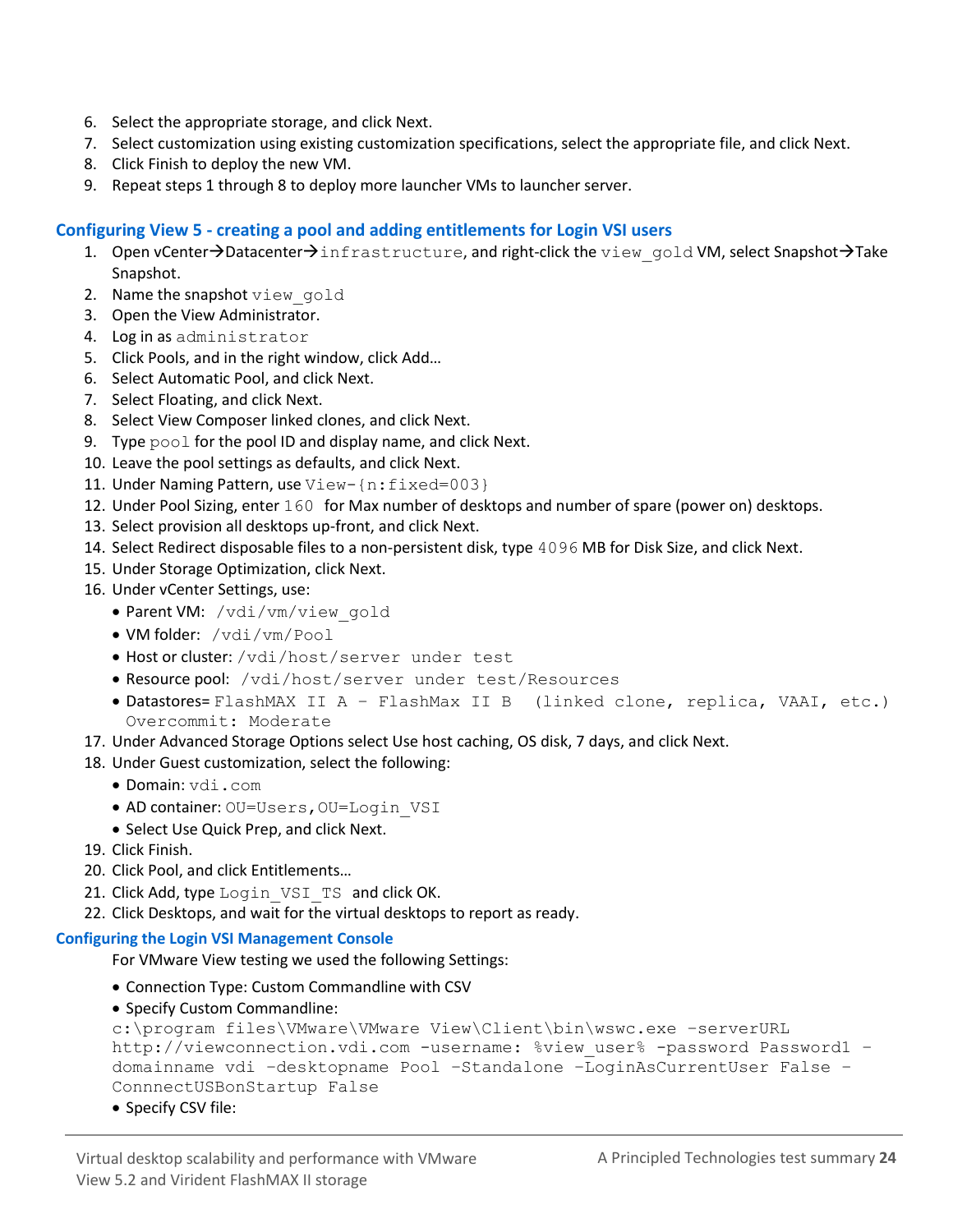\\ad01\Share\csv\view\_user.csv

- Connection Settings session:
	- o Connect: Specify User
	- o Formatting Length: Set to 1
	- o Server Name: Leave blank
	- o User Name: Leave blank
	- o Password: Leave blank
	- o Domain: Leave blank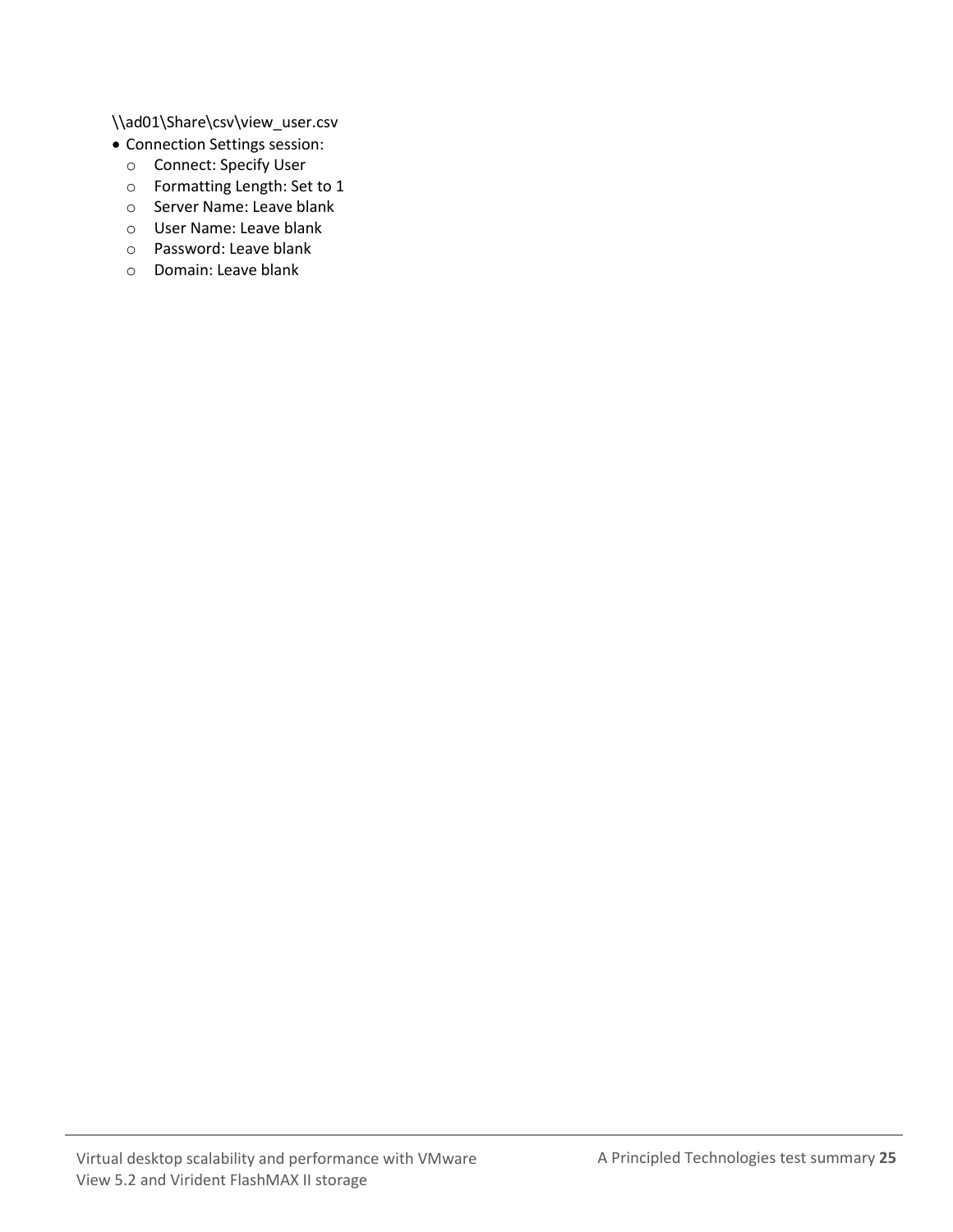## <span id="page-25-0"></span>**APPENDIX C – CPU UTILIZATION DURING TESTING**

Figure 9 shows the percentage of CPU utilization throughout the single-server tests. CPU utilization approached or hit 100 percent at various points in the test, which prevented the server from hosting any virtual desktop sessions.





Figure 10 shows the percentage of CPU utilization throughout the tests with two servers. CPU utilization approached or hit 100 percent at various points in the test, which prevented the servers from hosting more virtual desktop sessions.



**Figure 10: CPU utilization for the servers in our dualserver tests.**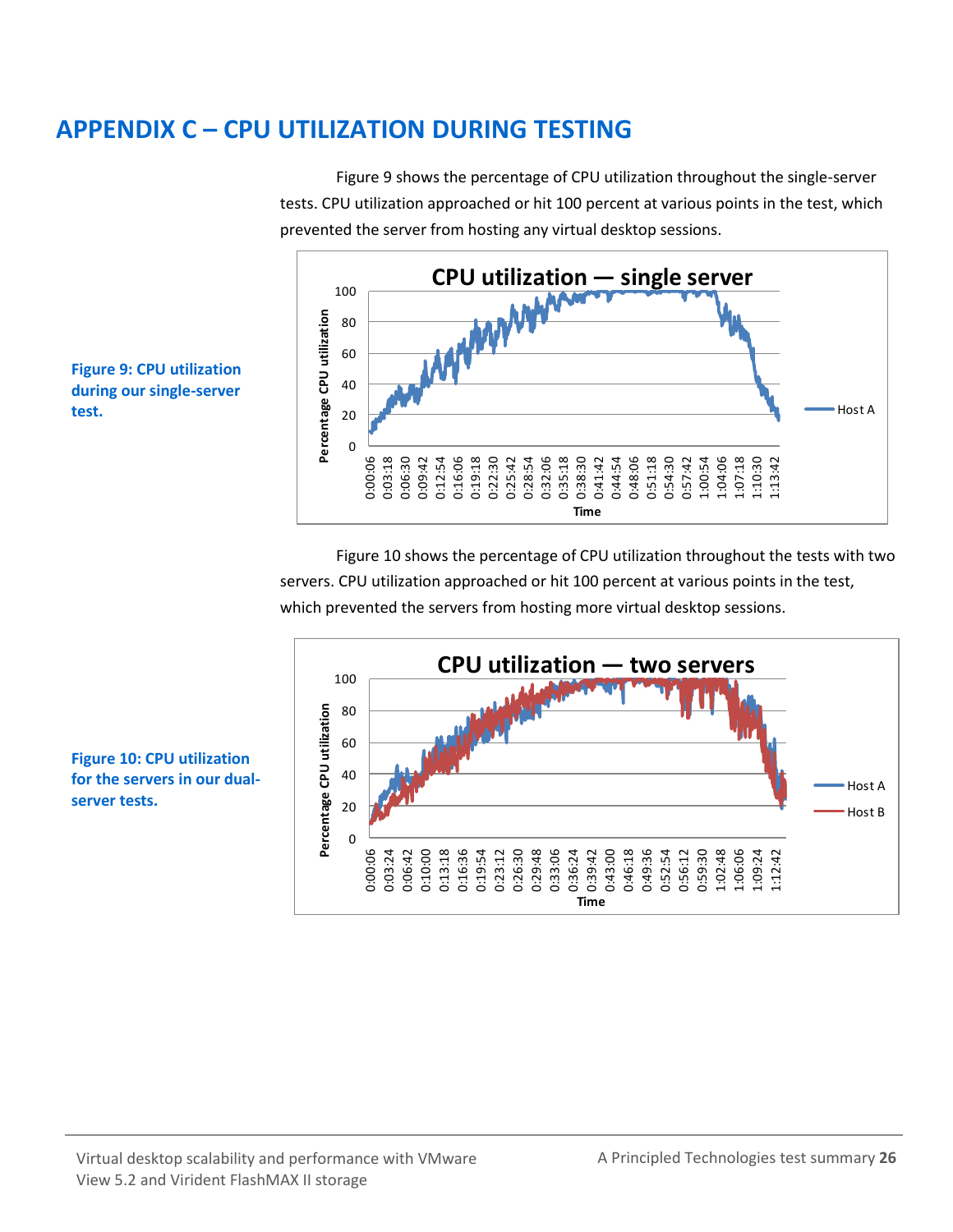While we recomposed half of the 162 desktops on one host server and ran workloads on the other half, CPU utilization did not max out, showing that the Virident FlashMAX II storage devices handled the I/O-intensive task without incident (see Figure 11).



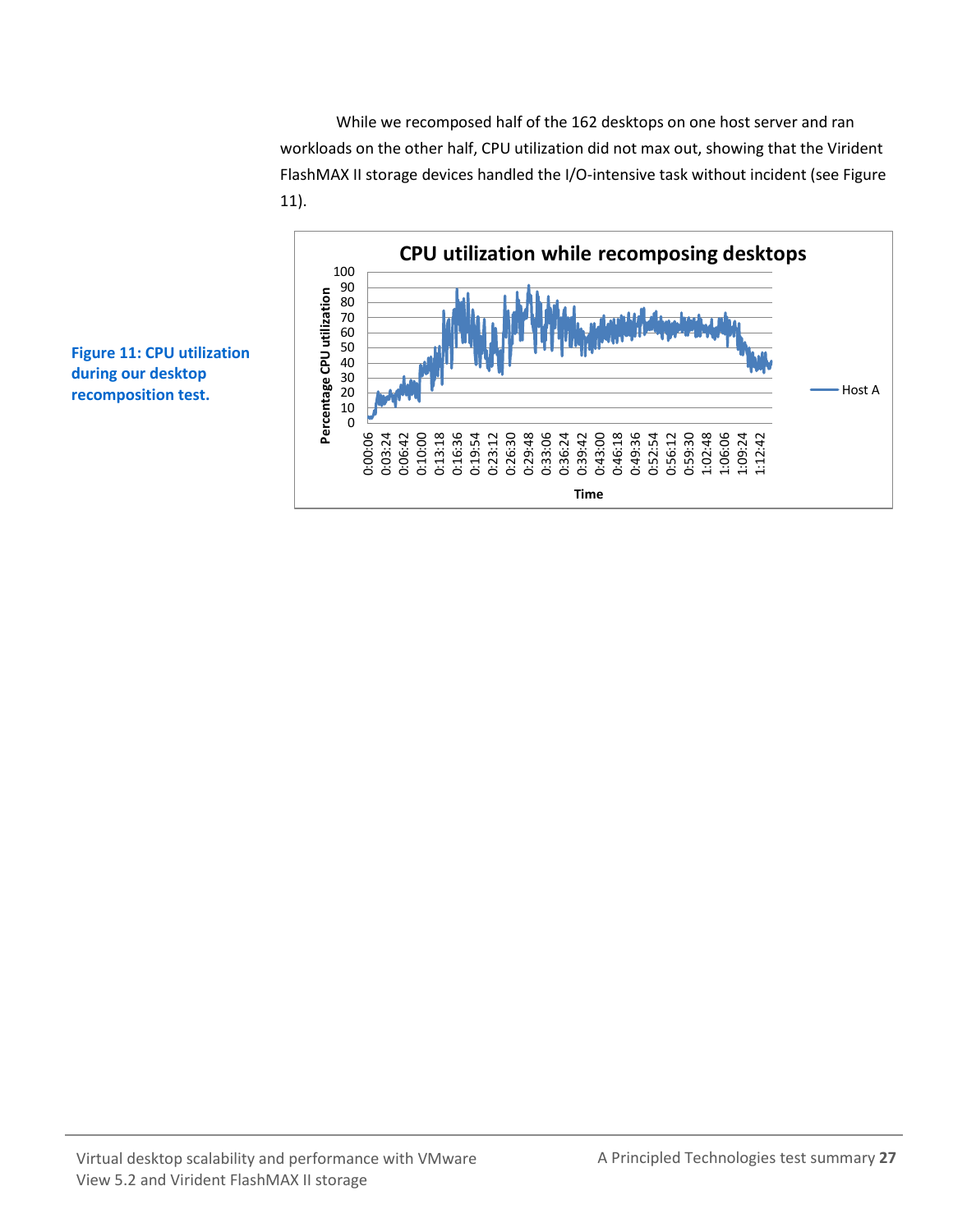## **APPENDIX D – PER-CLIENT COSTS**

| <b>Per-client costs</b>                                                                                  | <b>Product cost</b> | <b>Support annual</b><br>cost |
|----------------------------------------------------------------------------------------------------------|---------------------|-------------------------------|
| VMware Horizon View 5.2 Premier edition (average per connection)                                         | \$250.00            | \$62.50                       |
| Software subtotal (per connection)                                                                       | \$250.00            | \$62.50                       |
|                                                                                                          |                     |                               |
| <b>Hardware costs</b>                                                                                    |                     |                               |
| HP ProLiant DL380 G8, Intel Xeon processors E5-2680, 256GB RAM with two<br>FlashMAX II Cards (one node)  | \$25,607.00         |                               |
| HP ProLiant DL380 G8, Intel Xeon processors E5-2680, 256GB RAM with two<br>FlashMAX II Cards (two nodes) | \$51,214.00         |                               |
|                                                                                                          |                     |                               |
| Cost for one server                                                                                      | <b>License only</b> | One-year<br>support           |
| <b>VMware Horizon View 5.2 licenses</b>                                                                  | \$40,500.00         | \$10,125.00                   |
| One hardware node                                                                                        | \$25,607.00         |                               |
|                                                                                                          |                     |                               |
| Total for all virtual desktops (one node)                                                                | \$66,107.00         | \$10,125.00                   |
| Cost per desktop (one node)                                                                              | \$408.07            | \$62.50                       |
| Total license plus one-year support average per client (one node)*                                       | \$470.57            |                               |
| Total license plus one-year support average per client (two nodes)*                                      | \$470.57            |                               |

**Figure 12: Per-client cost totals.**

\*We assume a 4-vCPU/8GB vRAM Microsoft Windows Server® 2008 R2 VM is available to host VMware vCenter, a 2-vCPU/4GB vRAM Windows Server 2008 R2 VM is available to host VMware View Connection Server, a 2-vCPU/4GB Windows Server VM is available for VMware Persona management, and a pre-existing Windows infrastructure (Active Directory®, etc.) is in place. Windows desktop operating system licenses or client access licenses are not part of this pricing.